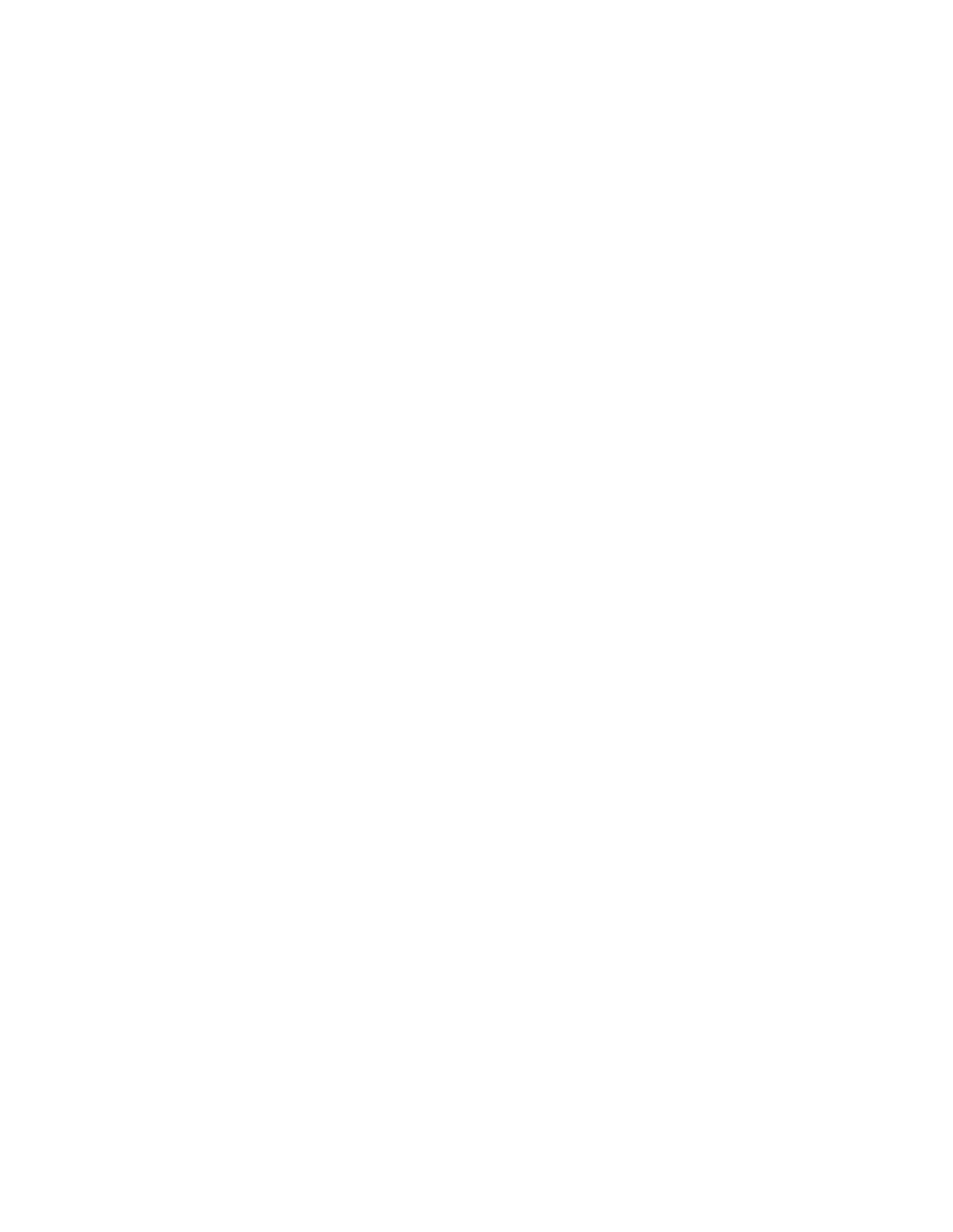# **Contents**

|    |                  | 1. Introduction                                                           |     |
|----|------------------|---------------------------------------------------------------------------|-----|
|    | 1.1              |                                                                           | 101 |
|    | 1.2 <sub>2</sub> |                                                                           | 102 |
|    | 1.3              |                                                                           | 102 |
| 2. |                  | <b>Operating the Webasto Thermo Top C (TTC)</b>                           |     |
|    | 2.1              |                                                                           | 201 |
|    | 2.2              |                                                                           |     |
|    | 2.3              |                                                                           |     |
|    | 2.4              |                                                                           |     |
|    |                  | 3. Technical Data                                                         |     |
|    | 3.1              |                                                                           |     |
|    | 3.2              |                                                                           |     |
|    | 3.3              |                                                                           |     |
|    |                  | 4. Installation                                                           |     |
|    | 4.1              |                                                                           | 401 |
|    | 4.2              |                                                                           | 401 |
|    | 4.3              |                                                                           | 402 |
|    | 4.4              |                                                                           |     |
|    | 4.5              |                                                                           | 403 |
|    | 4.6              |                                                                           | 404 |
|    |                  |                                                                           | 404 |
|    |                  |                                                                           | 405 |
|    |                  |                                                                           | 407 |
|    | 4.7              |                                                                           | 415 |
|    |                  |                                                                           |     |
|    |                  |                                                                           |     |
|    |                  |                                                                           | 416 |
|    |                  |                                                                           | 416 |
|    |                  |                                                                           | 418 |
|    |                  |                                                                           | 418 |
|    | 4.8              |                                                                           | 419 |
|    |                  |                                                                           | 419 |
|    |                  |                                                                           | 419 |
|    |                  |                                                                           | 419 |
|    |                  | 4.8.4 Wiring Diagram - Thermo Top C (12 Volt) with On/Off Toggle Switch   | 421 |
|    |                  | 4.8.5 Wiring Diagram - Thermo Top C (12 Volt) with Optional Digital Timer | 422 |
|    | 4.9              |                                                                           | 423 |
| 5. |                  | <b>Maintenance of the Heater</b>                                          |     |
|    | 5.1              |                                                                           | 501 |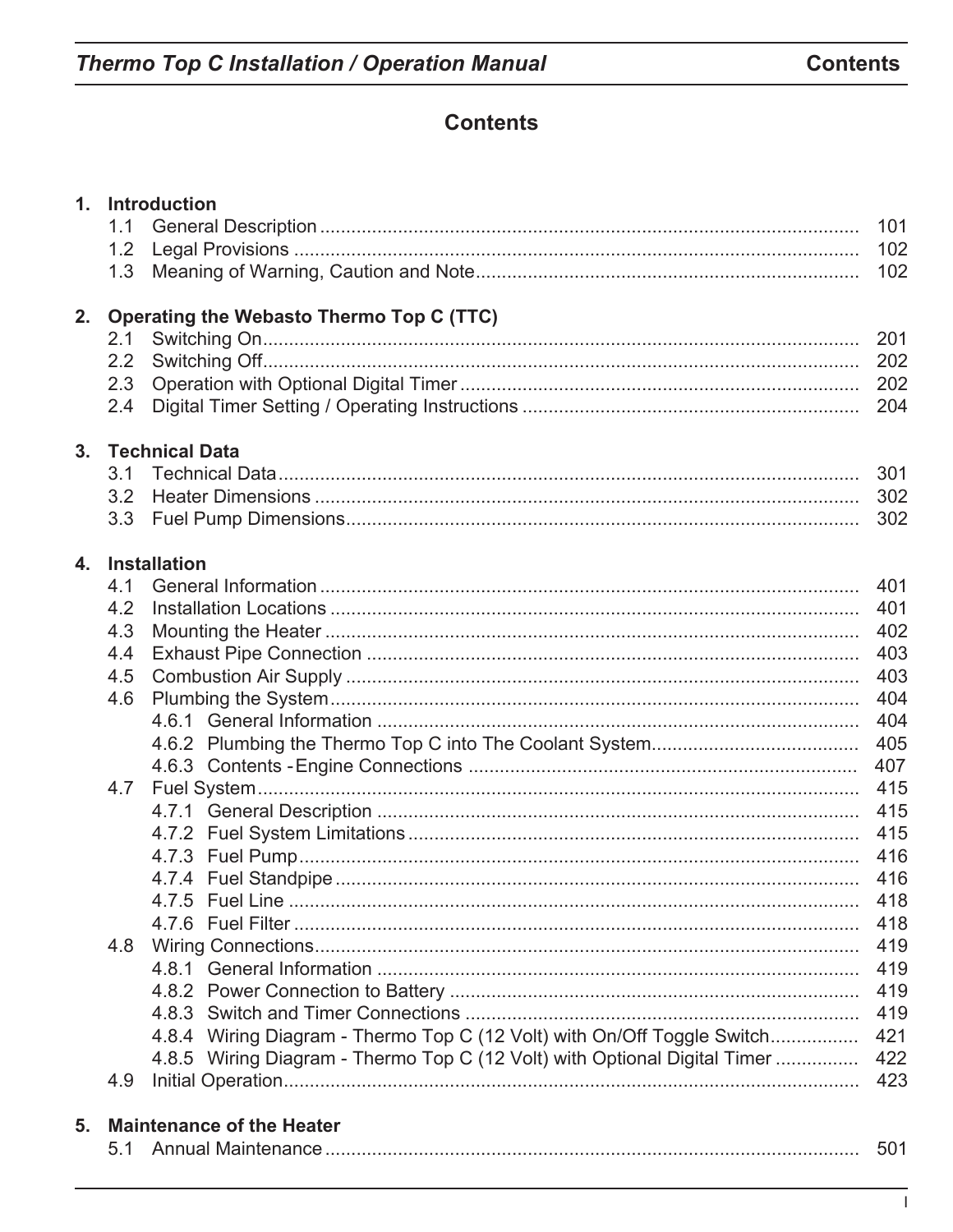# **Contents**

## 6. Basic Troubleshooting

# **List of Figures**

| 101 |
|-----|
| 203 |
| 302 |
| 302 |
| 401 |
| 402 |
| 405 |
| 415 |
| 416 |
| 417 |
| 418 |
| 420 |
| 420 |
| 421 |
|     |
|     |

# **List of Tables**

# Item No. 907512

Org. 9/1/99 Subject to modification.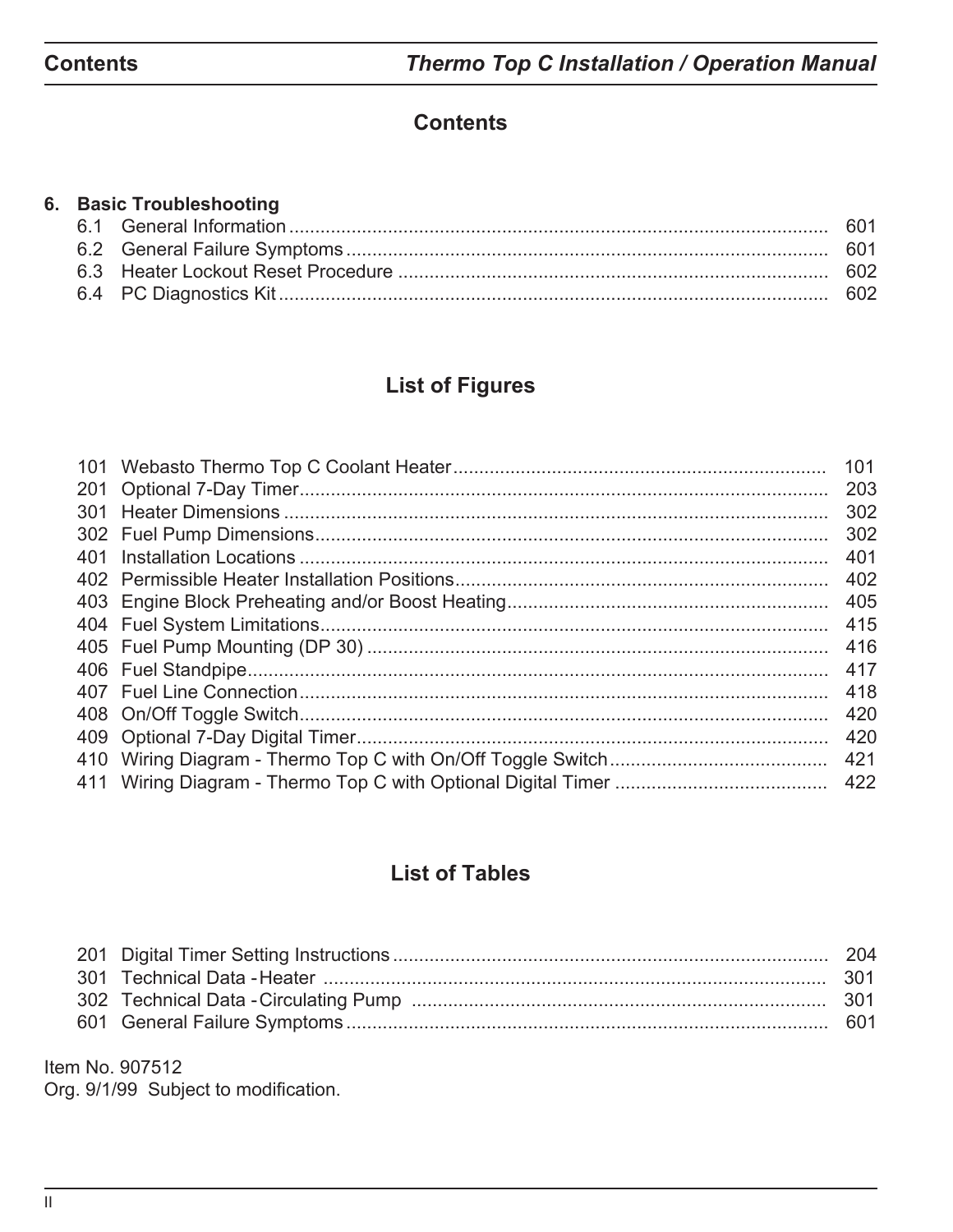# **Thermo Top C (TTC)** 1 Introduction

# **1. Introduction**

**1.1 General Description**



Fig. 101: Webasto Thermo Top C Coolant Heater

- 
- 2. Combustion Air Fan Assembly 7. Fuel Inlet Connection Pipe
- 3. Combustion Air Inlet Connection Pipe 8. Exhaust Outlet Pipe
- 4. Coolant Circulating Pump 9. Combustion Chamber
- 5. Coolant Inlet Connection Pipe 10. Heat Exchanger
- 1. Control Unit. 6. Coolant Outlet Connection Pipe
	-
	-
	-
	-

The Webasto TTC is designed for Class 3-7 vehicles. This dynamic system allows you to preheat engines on or offsite. The TTC offers high performance with low power and fuel consumption. Approximately 2-hours of operation eliminates overnight idling for heating and the need for expensive electrical plug-ins. The compact design allows the heater to be frame rail or engine compartment mounted. The TTC is easy to install, maintain and operate. The universal package fits most of today vehicles.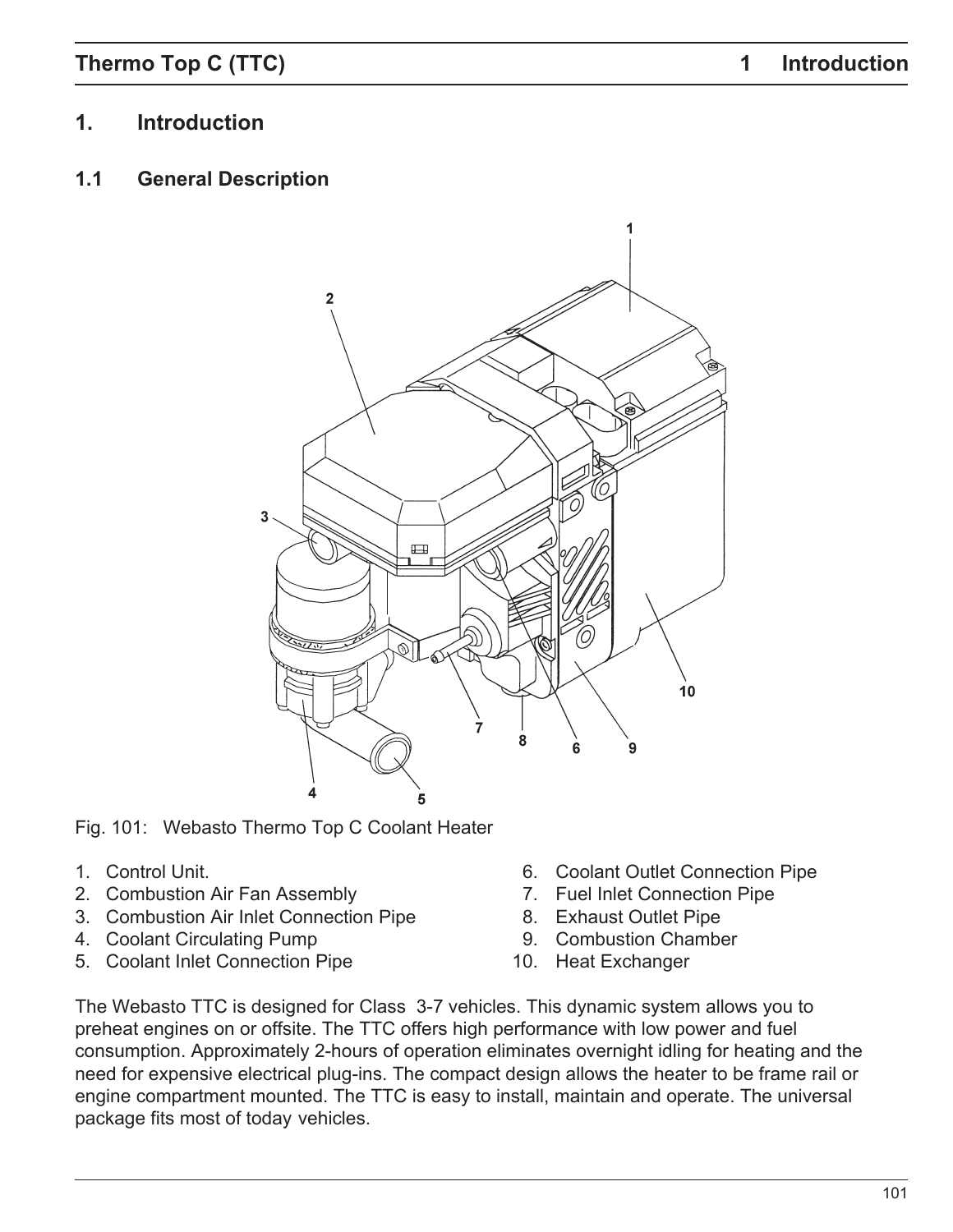# **1.2 Legal provisions**

Heater installation must be performed in accordance with the manufacturer`s installation instructions.

Any deviation from these instructions are only permitted with the written approval from Webasto Thermosystems Inc.

It is the dealer's responsibility to approve installations not performed by Webasto trained personnel.

Installation not complying with the installation instructions release Webasto Thermosystems Inc. from any product liability.

OEM installations must be approved by Webasto Thermosystems Inc.

# **1.3 Meaning of Warning, Caution and Note**

### **WARNING!**

This heading is used to highlight that noncompliance with instructions or procedures may cause injuries or lethal accidents to personnel.

# **CAUTION!**

This heading is used to highlight that noncompliance with instructions or procedures may cause damage to equipment.

### **NOTE:**

This heading is used to highlight and draw specific attention to information.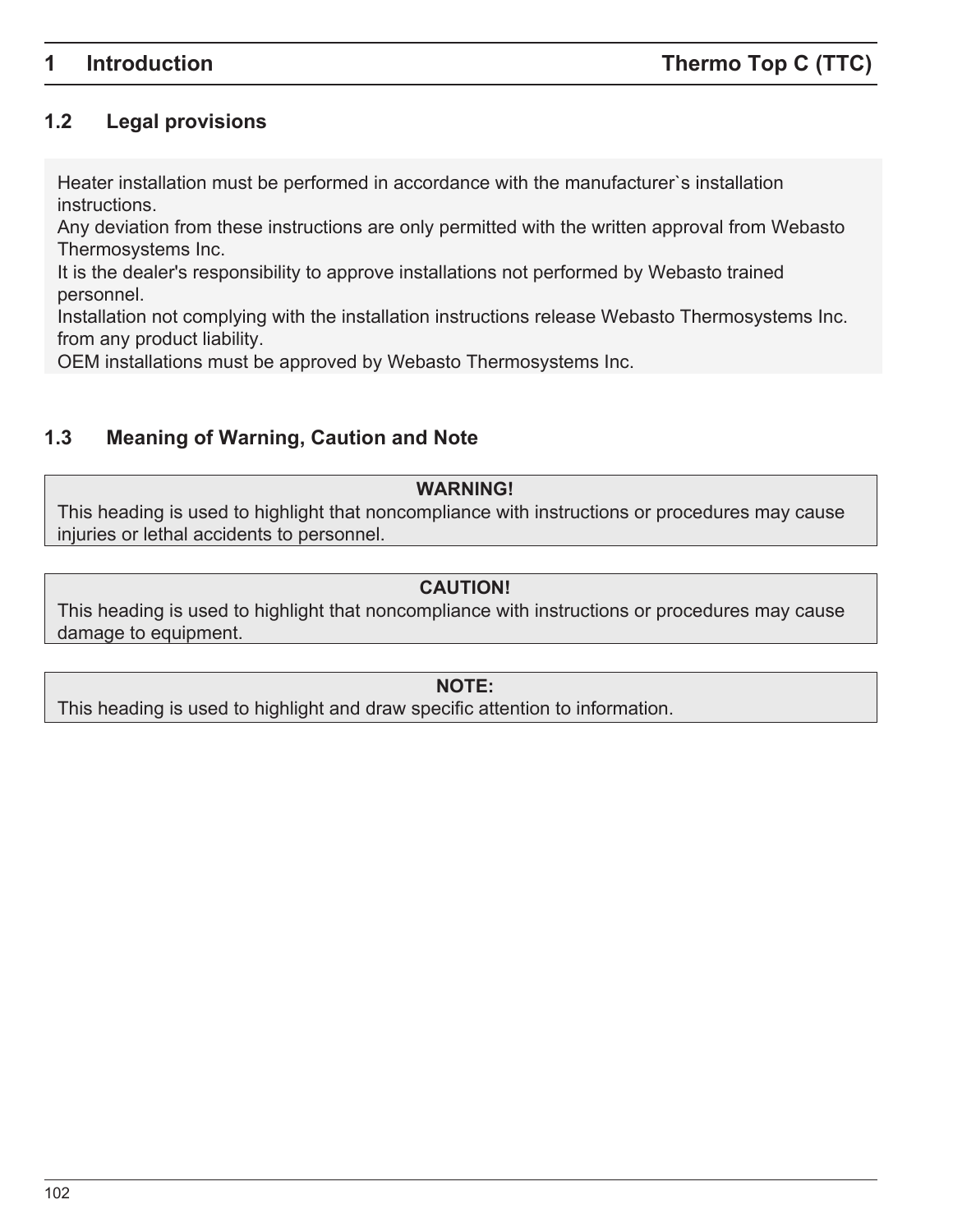# **2. Operating the Webasto Thermo Top C (TTC)**

Before switching on theTTC, set vehicle heating system to the heat position and open any shut off valves. Depending on the type of control installed in the dashboard of the vehicle, the TTC can be operated by the following methods.

# **2.1 Switching On**



**Using a Switch: Using the Optional Digital Timer:**



Using the Switch:

When the switch is used for turning ON the TTC, the operation indicator (toggle) lights up. Shortly thereafter, the heater begins operation and delivers heated coolant to the engine.

Using the Optional 7-Day Digital Timer:

1. Set the timer up to 2 hrs. before you want to start the engine. The heater will start at set time. (See timer operating instructions.)

Or switch fiinstan onf switch on your timer in the vehicle dash to ON The heater will start up.

2. When time is elapsed on your timer or engine preheat is no longer required, switch the TTC heater OFF The TTC will go through the after-run cycle.

Pushing the fiinstan heatf button or when timer setting reaches desired start time, the fioperatio indicatorf on the timer will light, signaling that the heater is in operation. See section 2.3 fiOperatio with 7-Day Digital Timerf for complete instructions.

### **NOTE:**

If heater is being switched on while the engine is warm only the circulating pump will run, coolant temperature must fall below 86 °F. (30 °C.) before heater starts.

Startup Sequence:

The coolant circulating pump, ceramic igniter and combustion air fan start operation and after approximately 60 seconds combustion starts (audible combustion sound).

After the coolant temperature has reached the set point of 170  $\degree$ F (77  $\degree$ C) the TTC will automatically adjust its heat output to a lower operating range (part-load heat output).

If the temperature of the coolant continues to rise and climb over 174 °F (79 °C) at the heater outlet, the heater will cycle off.

When the temperature falls below 149 °F (65 °C) the heater will restart and repeat the heating cycle.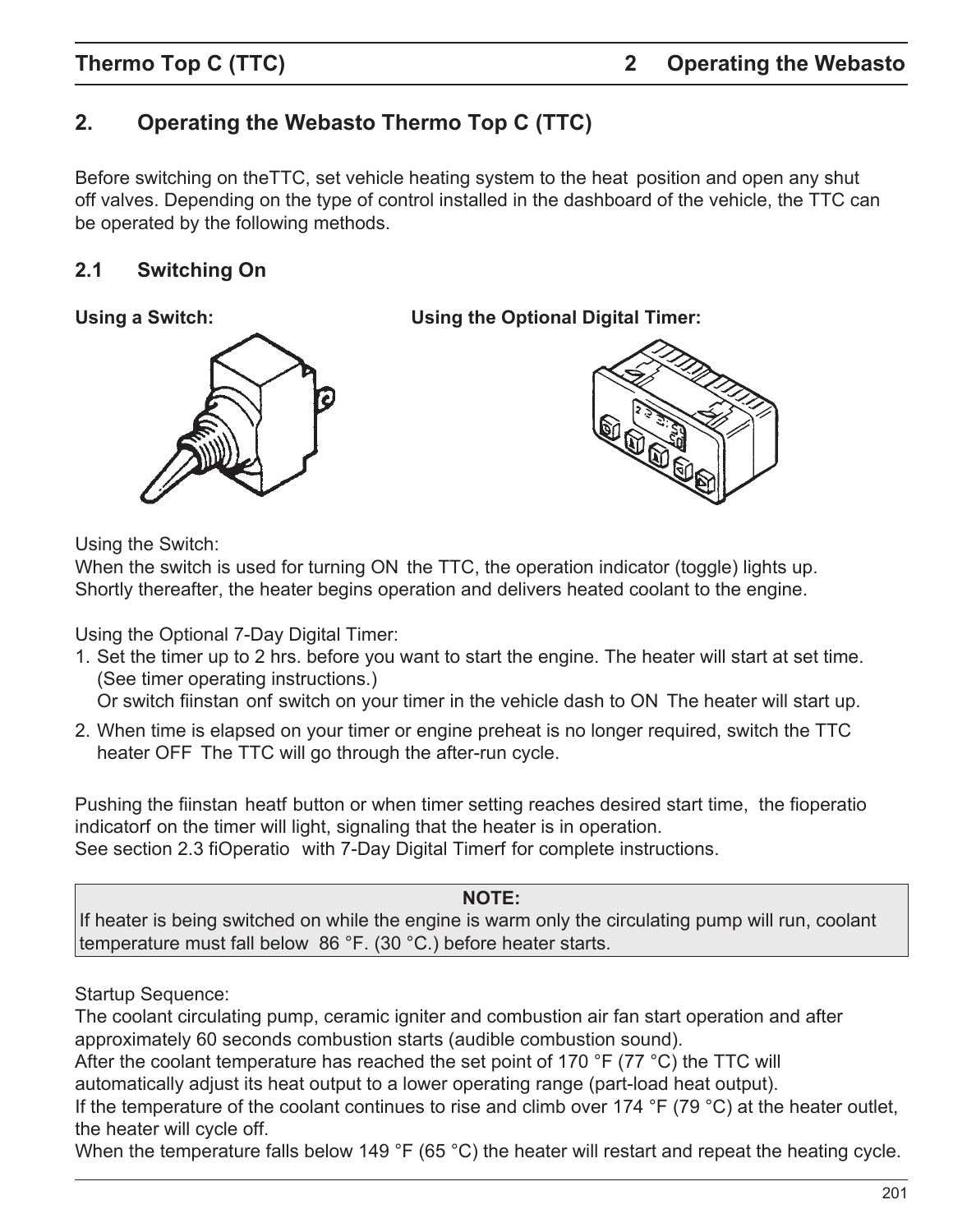# **2** Operating the Heater **Thermo Top C (TTC)**

### **WARNING!**

Due to the danger of poisoning and asphyxiation the heater must not be operated in enclosed spaces such as garages or workshops without adequate exhaust extraction or ventilation.

### **The Thermo Top C (TTC) will cycle on and off until:**

- 1. The toggle switch is switched OFF
- 2. The fiinstan heatf button is pressed once again, signaling heater to shut off.
- 3. Time has elapsed on the timer.
- 4. The vehicle battery voltage drops below 9.6 V or the TTC runs out of fuel.

### **WARNING!**

Explosion hazard! The heater must be switched fiOFF while refueling and at fueling stations.

### **WARNING!**

Explosion hazard! Do not operate any Webasto heater in an area where toxic or explosive materials or fumes may be present.

## **2.2 Switching Off**

Manually: When heating is no longer required, switch the TTC heater off by means of the toggle switch or by pressing the fiinstan heatf button on the optional timer. The indicator light turns off, combustion is extinguished followed by an after run cycle of approximately 90 seconds.

Automatically: When the optional timer has reached the end of the timed cycle (up to 2 hours).

**NOTE:** Restarting the heater during the after-run period is permitted.

# **2.3 Operation with Optional 7-Day Digital Timer**

The timer enables you to preset the start time of the heater up to 7 days in advance. In addition, the timer enables the heater to be switched on and off instantly thereby eliminating the need for a separate switch.

When the heater is in operation, the display and operation buttons of the timer are illuminated. The timer features a wake up alarm function.

### **Programmed Heater Operation**

Three memory locations numbered 1 to 3 are available. Each memory location can be assigned a given time together with the day of the week of which only one can be activated at any one time.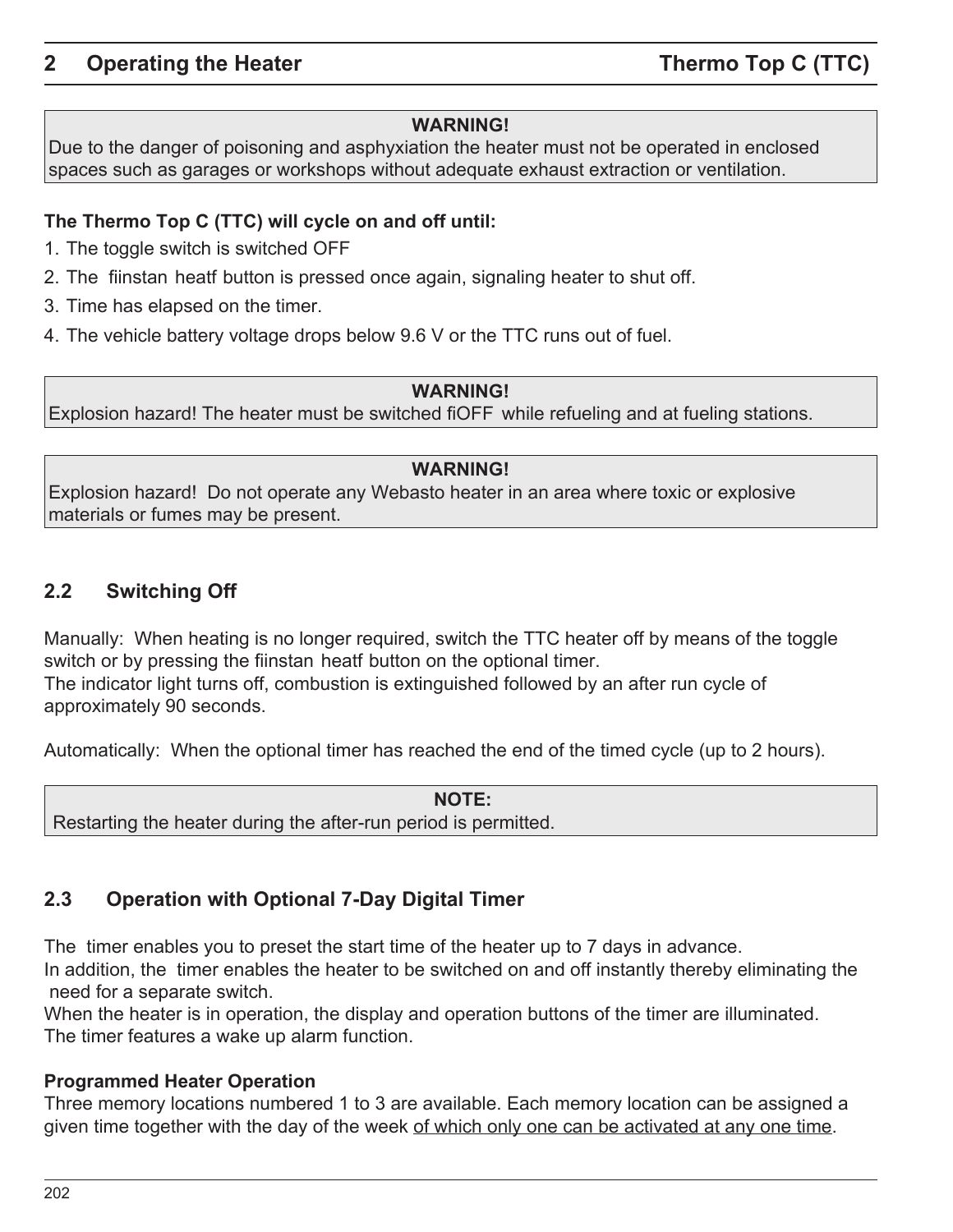# *Thermo Top C (TTC)* **2 Operating the Heater**

### **Preselected Starting Times**

The preselected starting time is the time at which the timer switches the heater on automatically. We recommend that memory locations 1 and 2 be used for presetting starting times within 24 hours of setting the timer.

Memory location 3 can be used for a starting time within the next 7 days of setting the timer.

### **Operating Time**

The period of time during which the heater is in operation is referred to as operating time. The heater remains in operation for as long as the operating time has been preset. Heater operation can be preselected for any time from as little as 1 minute to a maximum of 120 minutes (factory preset is 60 minutes).

### **Remaining Operating Time**

The remaining operating time refers to the period of time the heater still continues to remain in operation. It can only be changed while heater is in operation.

### **Setting the Digital Timer**

After the power has been connected, all symbols on the digital display will be flashing.

The time of the day and the day of the week must be set.

The Timer can be programmed in that all flashing symbols can be adjusted by means of the **E** and **D** buttons.

If the buttons are not pressed within 5 seconds, the currently displayed time or function will be stored.

When the  $\triangleleft$  and  $\trianglerighteq$  buttons are pressed for more than 2 seconds, the quick digit advance mode is activated.

See table 201 on following page for setting reference or full instructions supplied with timer.



Fig. 201: Optional 7-Day Digital Timer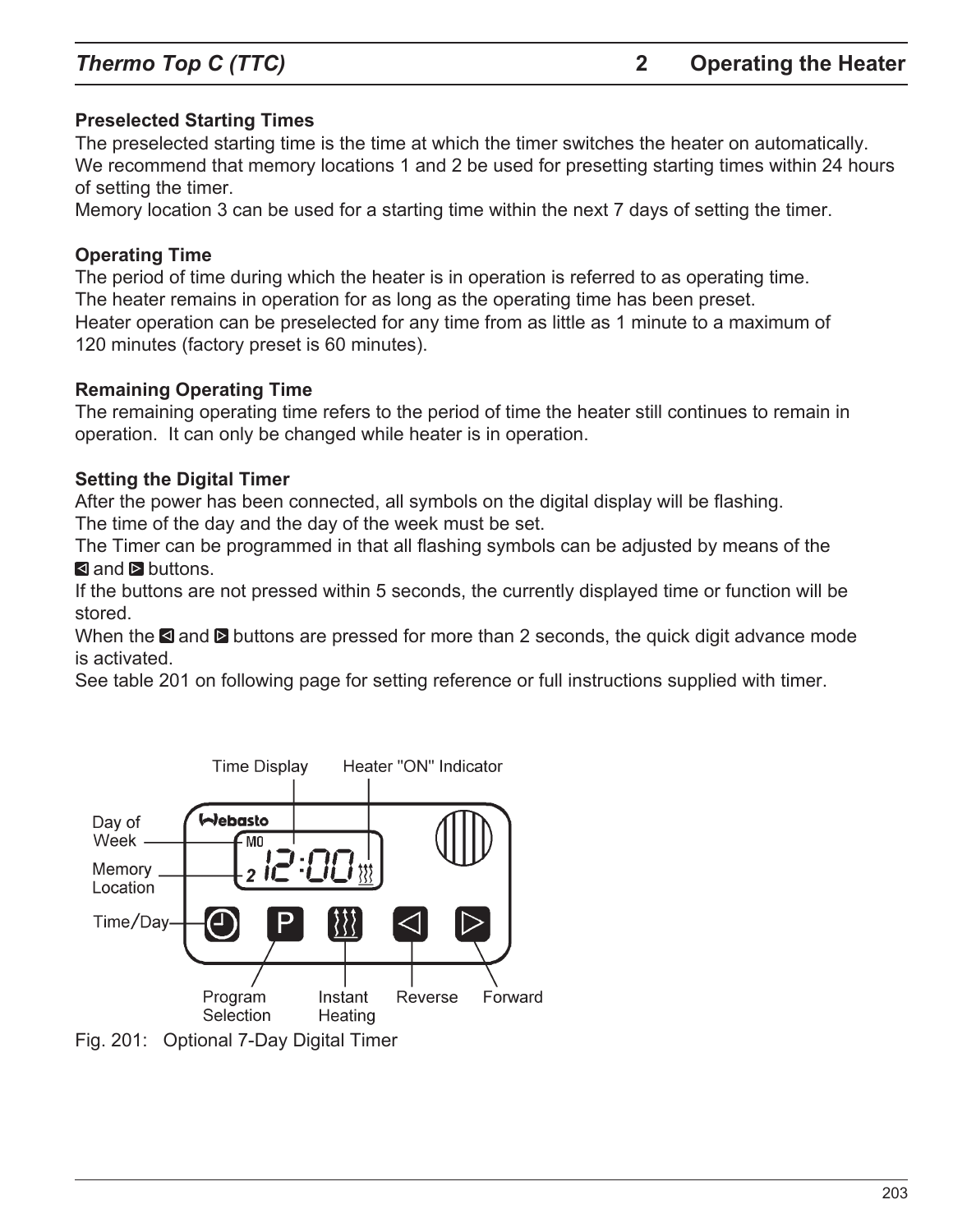# **2 Operating the Heater** *Thermo Top C (TTC)*

# **2.4 Digital Timer Setting / Operating Instructions**

| Switching the heater<br>on                                        | Manually: by pressing the <b>W</b> button (continuous heating mode)<br>Automatically: by programming the heater starting time                                                                                                                                                                                                                                                                                      |
|-------------------------------------------------------------------|--------------------------------------------------------------------------------------------------------------------------------------------------------------------------------------------------------------------------------------------------------------------------------------------------------------------------------------------------------------------------------------------------------------------|
| Switching the heater<br>off                                       | Manually: by pressing the $\mathbf{M}$ button<br>Automatically: after the programmed operating time has elapsed.<br>With the heater running: by programming the remaining operating time.                                                                                                                                                                                                                          |
| Setting time / day of<br>the week                                 | Press the <b>O</b> button for more than 2 seconds - time of the day is flashing - and set the clock<br>using the $\triangleleft$ and $\triangleright$ buttons. After 10 seconds, day of the week begins flashing - set the day of<br>the week in the same manner as the time.                                                                                                                                      |
| Viewing the time                                                  | With the ignition switched off: press the @ button (bus wiring only).                                                                                                                                                                                                                                                                                                                                              |
| Programming heater<br>starting time                               | Press the <b>D</b> button - the memory location is flashing - using the $\Box$ and $\Box$ buttons set start of<br>the heater operating time. After 10 seconds, day of the week begins flashing - set the day of<br>the week on which the heater is to turn on.<br>By repeatedly pressing the $\blacksquare$ button, memory locations 2 and 3 can be programmed or the time<br>display mode can be reached.         |
| Recalling / erasing<br>preset times                               | Repeatedly press the $\Omega$ button until the desired memory location is displayed. To erase the<br>preset time, press the <b>D</b> button several times until the time of the day is displayed instead of the<br>memory location.                                                                                                                                                                                |
| Programming<br>duration of operating<br>time                      | The heater must be switched off. Press the $\blacksquare$ button for 3 seconds - operating time is flashing -<br>and set the desired operating time (10 to 120 minutes) using the $\blacksquare$ and $\blacksquare$ buttons.                                                                                                                                                                                       |
| Setting the<br>remaining operating<br>time (Bus wiring<br>Option) | Set the desired remaining operating time (1 to 120 minutes) using the $\triangle$ and $\triangleright$ buttons. The<br>remaining operating time refers to the time the heater still continues to remain in operation after<br>the vehicle ignition is turned off. It can only be changed while the heater is in operation and the<br>ignition switched off.                                                        |
| Setting the wake up<br>time<br>(Digital Comfort<br>Timer Only)    | A wake up time can only be programmed on the fi1531 comfort digital timer. The wake up time<br>is not bound to a specific day of the week. Repeatedly press the $\blacksquare$ button until the bell symbol<br>$\triangle$ appears on the display. Set the desired wake up time using $\triangle$ the and $\triangle$ buttons. The<br>alarm clock turns off after 5 minutes or when one of the buttons is pressed. |
| Recalling / erasing<br>the wake up time                           | To recall the wake up time, repeatedly press <b>D</b> the button until bell symbol $\Delta$ appears on the<br>display - read off wake up time. To erase the wake up time: press $\blacksquare$ the button until the bell<br>symbol $\Delta$ is no longer visible on the display.                                                                                                                                   |
| Remote control                                                    | Possible by means of an optional external signal.                                                                                                                                                                                                                                                                                                                                                                  |

Table 201: Digital Timer Setting Instructions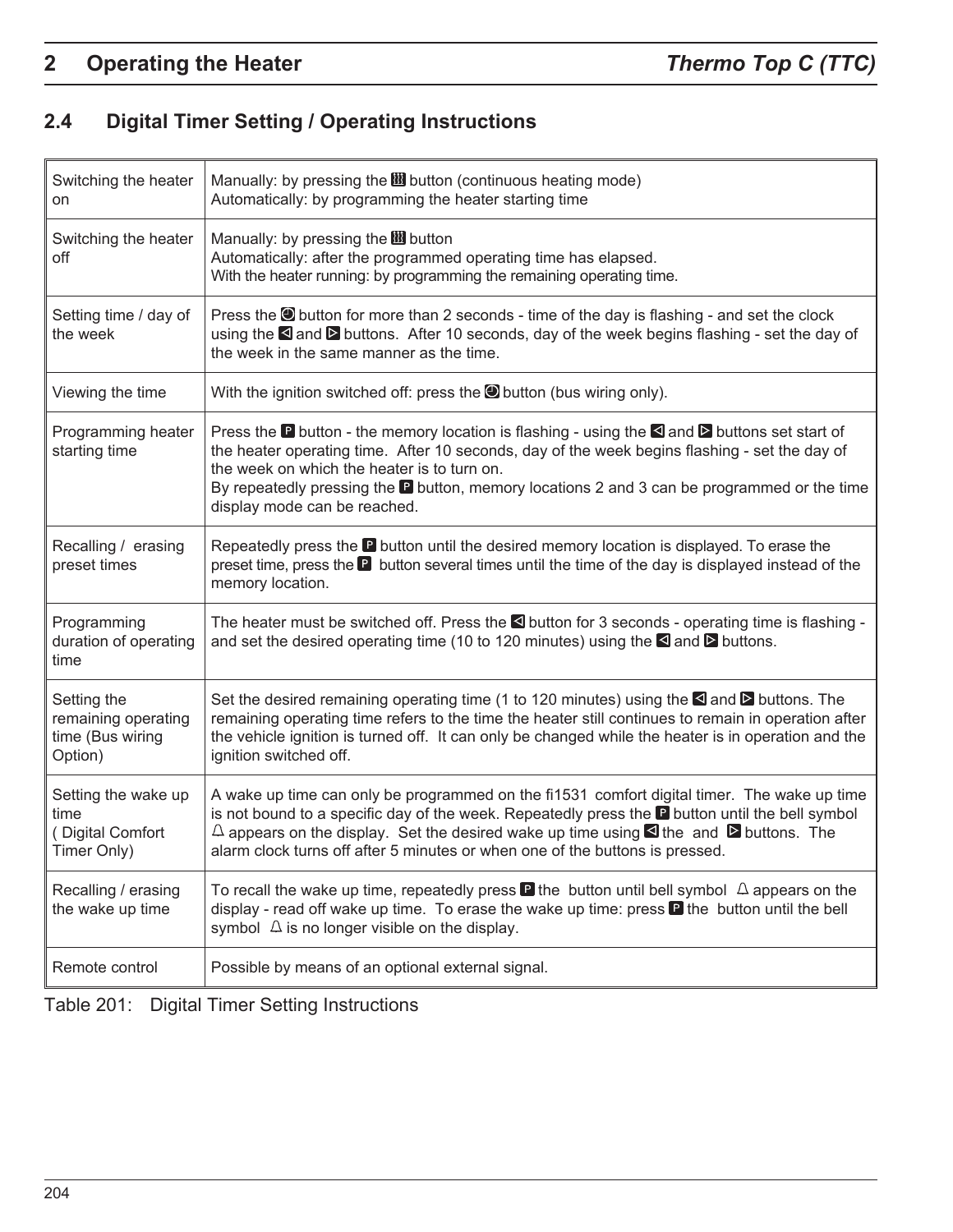*Thermo Top C (TTC) 3* **Technical Data**

# **3. Technical Data**

# **3.1 Technical Data**

The following data is subject to the normal tolerance for heaters, if no tolerance is specified. This is approximately +/-10% in an ambient of 20 °C at nominal voltage.

| <b>Heater</b>                          |                                    | Thermo Top C (TTC) Diesel                                     |
|----------------------------------------|------------------------------------|---------------------------------------------------------------|
| Design                                 |                                    | Coolant heater with evaporator burner (Ferro-Tech Technology) |
| Heat Rating:                           |                                    |                                                               |
| Input                                  | - full load                        | 6.14 kW (20,960 Btu/hr)                                       |
|                                        | - partial load                     | 3.1 kW (10,480 Btu/hr)                                        |
| Output                                 | - full load                        | 5.0 kW (17,200 Btu/hr)                                        |
|                                        | - partial load                     | 2.5 kW (8,600 Btu/hr)                                         |
| Fuel                                   |                                    | Diesel #1 Diesel #2 and Arctic                                |
| Fuel Consumption:                      |                                    |                                                               |
|                                        | - full load                        | 0.61 l/hr (0.16 US gal/hr)                                    |
|                                        | - partial load                     | 0.30 l/hr (0.08 US gal/hr)                                    |
| <b>Rated Voltage</b>                   |                                    | 12 Volts                                                      |
| <b>Operating Voltage</b>               |                                    | 9.6 15 Volts                                                  |
| Rated Power Consumption Including      |                                    |                                                               |
| Circulating Pump:                      |                                    |                                                               |
|                                        | - full load                        | 46 Watts (3.8 Amps)                                           |
|                                        | - partial load                     | 32 Watts (2.6 Amps)                                           |
| Maximum Permissible Ambient            |                                    |                                                               |
| Temperature:                           |                                    |                                                               |
| Heater:                                | - operation                        | $-40+60$ °C ( $-40+140$ °F)                                   |
| Fuel Pump                              | - storage<br>- operation           | $-40+120$ °C ( $-40+248$ °F)                                  |
|                                        |                                    | $-40+20$ °C ( $-40+68$ °F)                                    |
| (Coolant System)                       | Maximum Allowable Working Pressure | $0.4$ 2.5 bar (6.0 36 psi)                                    |
|                                        |                                    |                                                               |
| Capacity of Heat Exchanger             |                                    | 0.15 Liters (.04 US gal)                                      |
| Minimum Capacity of Coolant System     |                                    | 4.0 Liters (1 US gal)                                         |
| Minimum Volume of Flow                 |                                    | 250 I/hr (66 US gal/hr)                                       |
| CO <sub>2</sub> Content in Exhaust Gas |                                    | 8 12.0 Vol.-%                                                 |
| Dimensions of Heater                   |                                    | Length 232 mm (9.1 in)                                        |
|                                        |                                    | Width 105 mm (4.1 in)                                         |
|                                        |                                    | Height 163 mm (6.4 in)                                        |
| Weight                                 |                                    | 3.2 kg (7.0 lbs.)                                             |

# Table 301: Technical Data - Heater

| <b>Circulating Pump</b>                 | Model U 4847                                     |
|-----------------------------------------|--------------------------------------------------|
| Volume Flow Against 0.13 bar (1.9 lbs.) | 450 l/hr (2.0 US gal/min)                        |
| <b>Rated Voltage</b>                    | 12 Volts                                         |
| <b>Operating Voltage Range</b>          | 9.6 15 Volts                                     |
| <b>Rated Power Consumption</b>          | 14 Watts (1.16 Amps)                             |
| Dimensions of Circulating Pump          | L 95 mm x W 61 mm x H 61 mm (3.7f x 2.4f x 2.4fl |
| Weight                                  | $0.3$ kg $(.66$ lbs)                             |

Table 302: Technical Data - Circulating Pump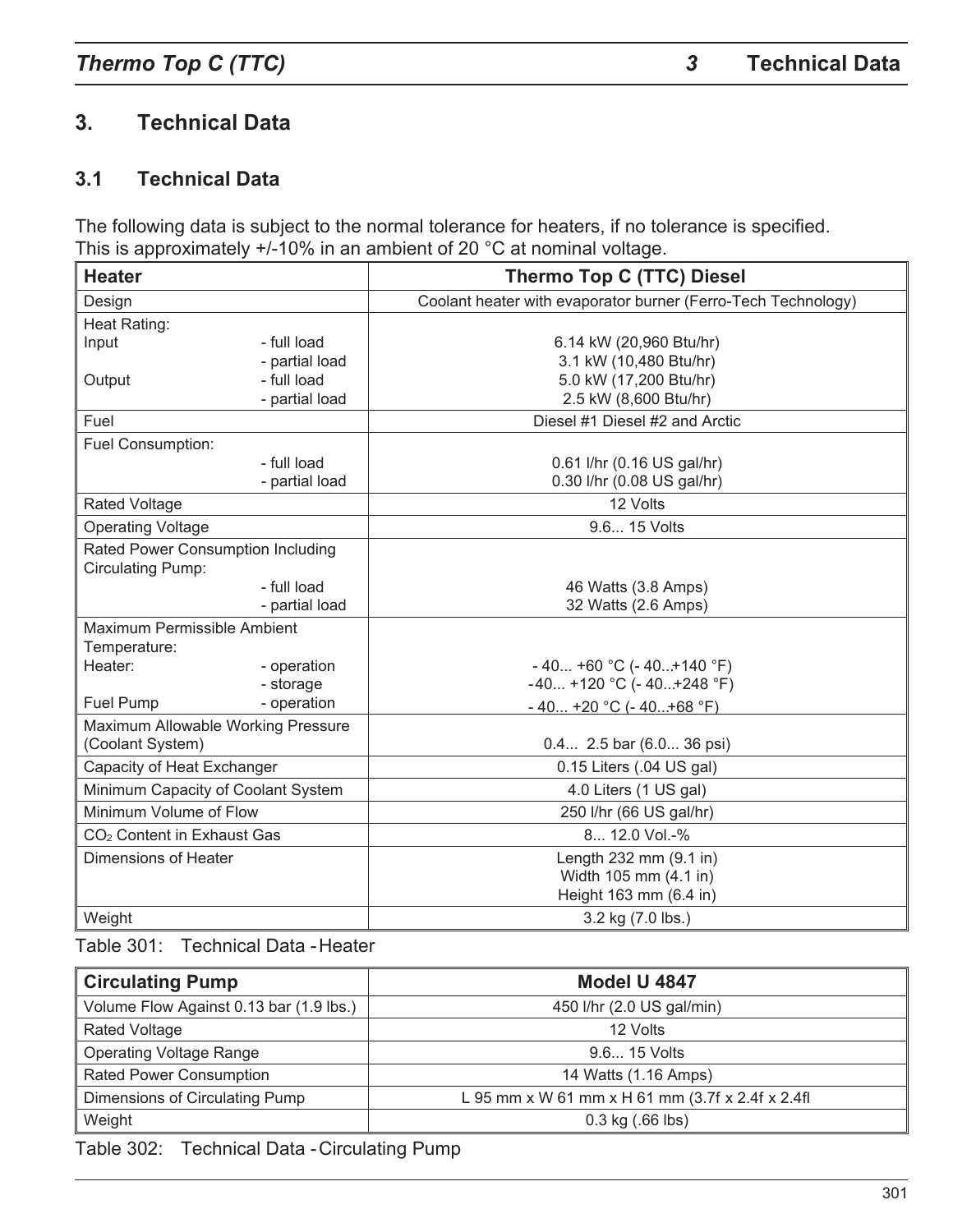# **3.2 Heater Dimensions**



Fig. 301: Heater Dimensions



Fig. 302: Fuel Pump Dimensions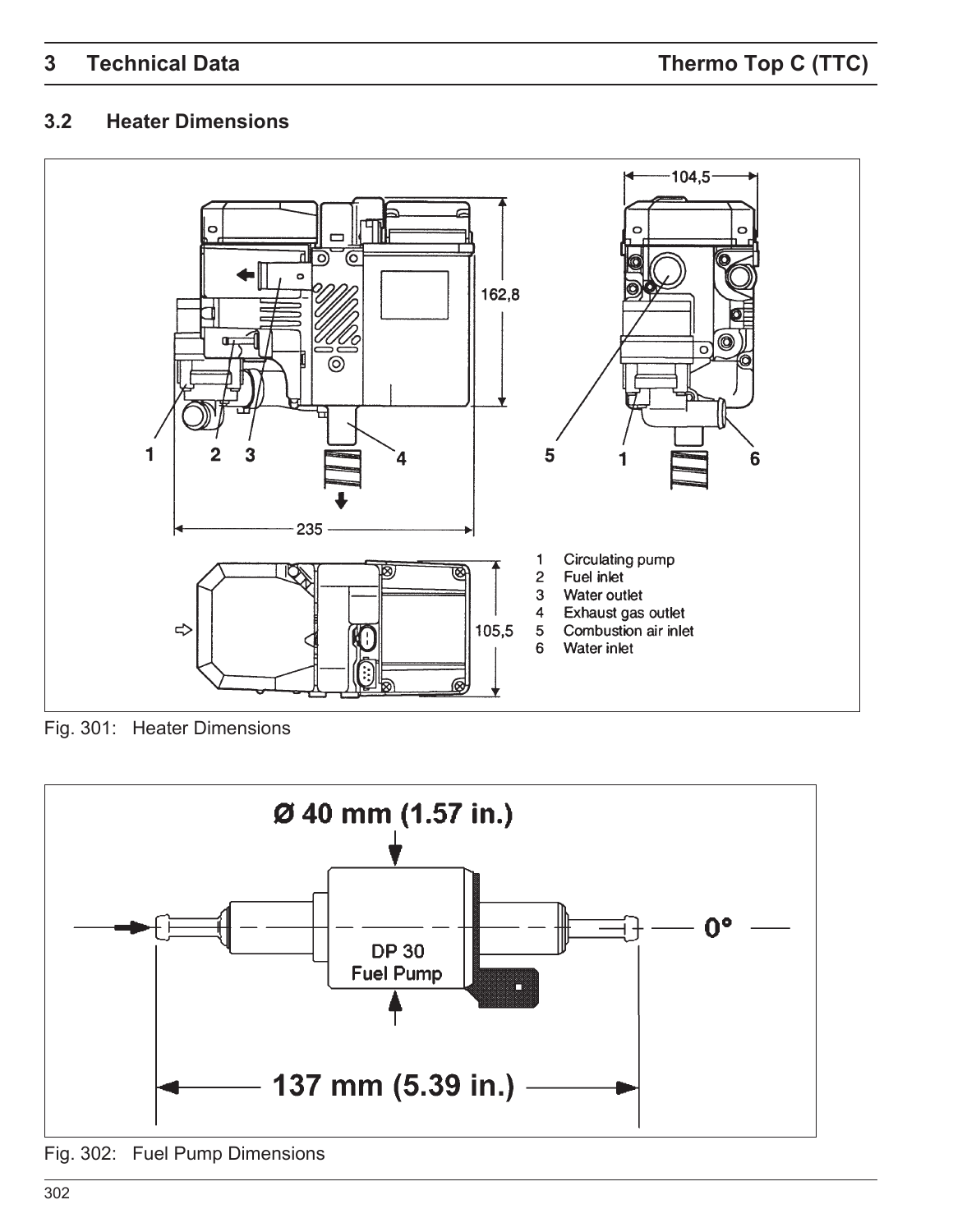# **4. Installation**

# **4.1 General Information**

Webasto will take you step by step through the installation process to ensure successful operation for years to come. The installation must be performed in accordance with the installation instructions provided in this manual.

### **WARNING!**

Asphyxiation risk! The heater must not be installed in either the driver's compartment or in the passenger area of the vehicle.

### **NOTE:**

This manual does not cover all possible installations. For special applications use this manual as a general guideline only. Contact an authorized Webasto dealer or Webasto Thermosystems directly at USA: 1-800-555-4518 Canada: 1-800-667-8900

# **4.2 Installation Locations**



 CAUTION! Do not mount the heater directly to the engine! Heavy, constant vibration produced by the engine may interfere with the proper operation of the heater and lead to heater component damage.

Fig. 401: Installation Locations

- 1. Inside of the engine compartment in a splash protected area (Preferred).
- 2. On left/right side of the frame.
- 3. Inside under-step compartment.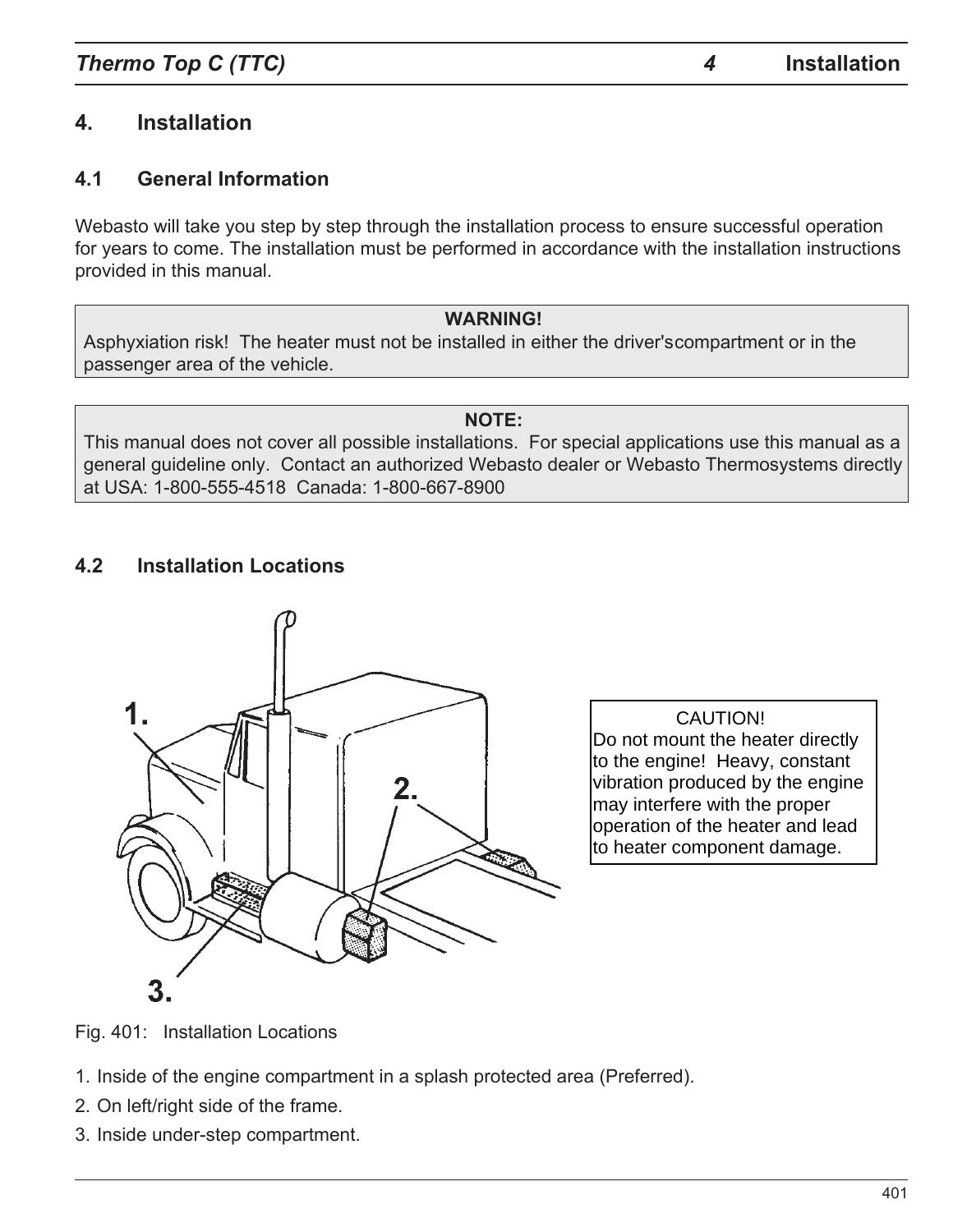# **4.3 Mounting the Heater**



Fig. 402: Permissible Heater Installation Positions

### **WARNING!**

Asphyxiation risk! DO NOT mount heater inside passenger, sleeper or storage areas.

### **CAUTION!**

The openings of the water connecting pipes must never point in a downward direction in any installation position. Damage to heater will result due to trapped air in heat exchanger.

# **CAUTION!**

The heater must not be installed in the immediate vicinity of or above hot vehicle parts. The heater must not be installed in the direct splash water area of the wheels.

The heater should be mounted as low as possible in the vehicle to assure automatic purging of air from circulating pump and coolant lines. The coolant pump is not self-priming. Preferably, the heater should be mounted in the engine compartment.

- 1. Ensure adequate clearance for heater and components in existing enclosure or mounting area.
- 2. Carefully layout proposed heater mounting position and mark all holes for drilling keeping in mind location for exhaust, coolant lines and wiring access. Once all requirements are met, drill holes.
- 3. Mount heater and components according to your plan, fasteners for mounting heater are provided.

### **NOTE:**

Heavy Duty frame rail bracket is available. Order under part number 901088.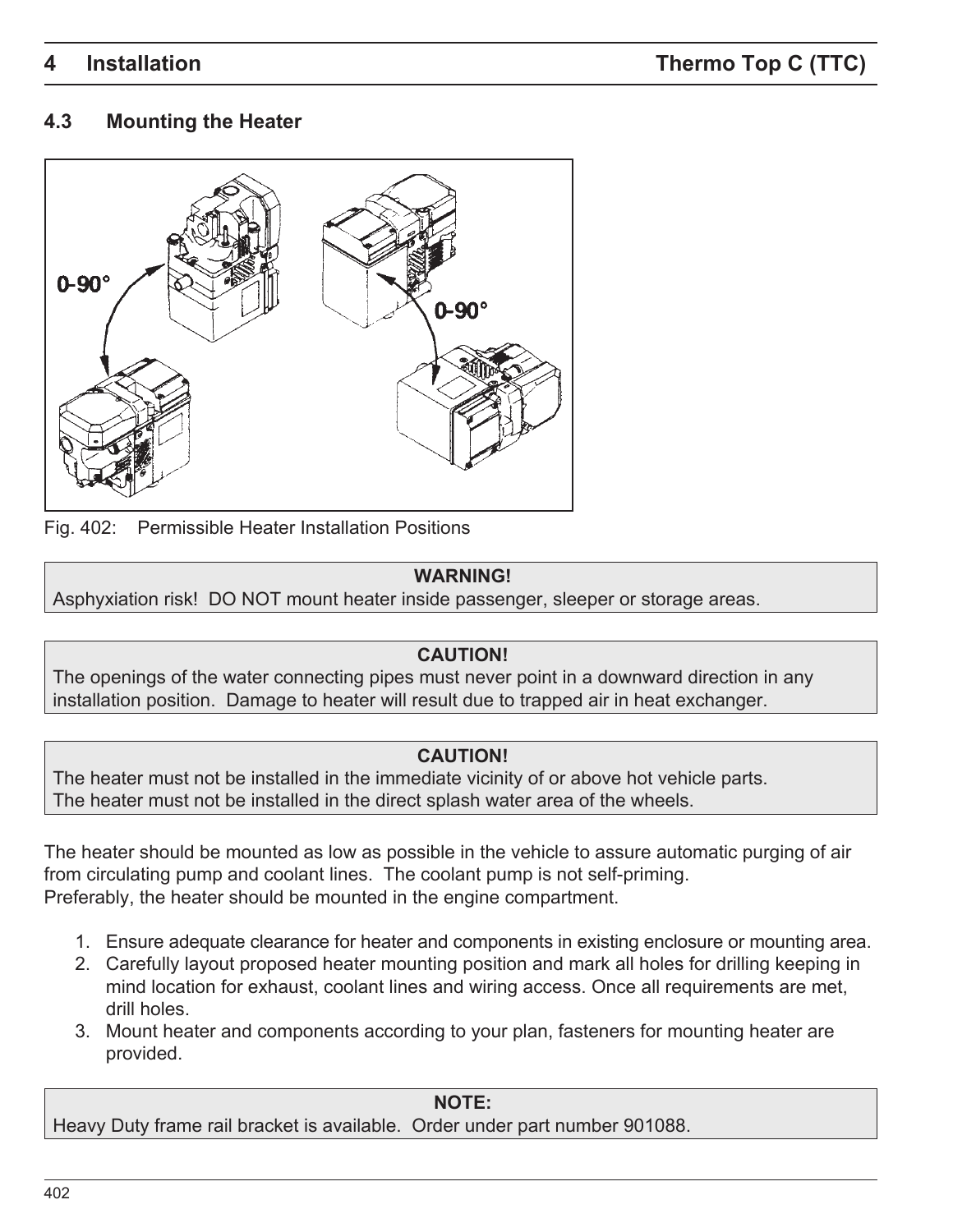# *Thermo Top C (TTC)* **4 Installation**

### **4.4 Exhaust Pipe Connection**

### **WARNING!**

Asphyxiation risk! Exhaust pipes must be so routed that the possibility of exhaust fumes entering the vehicle is unlikely.

### **CAUTION!**

Route the exhaust pipe in such a way as to prevent touching or being directed toward any part of the vehicle that may be damaged by heat (i.e., brake lines, electrical wiring, hoses).

### **NOTE:**

Additional flexible exhaust tubing is available from your Webasto Distributor or Dealer under part number 900126.

One meter (39 inches) of flexible exhaust tubing has been supplied with the heater. Attach tube to the heater with exhaust clamp supplied.

The exhaust tube should be routed in a gradual downward slope away from heater allowing condensation to drain.

Secure exhaust tube to vehicle with fiP clip supplied. Keep exhaust tube at least 2 in. (50 mm) away from heat sensitive materials.

The outlet opening of the exhaust tube must not point in the direction of travel to avoid any possible clogging caused by snow, mud or foreign materials.

### **4.5 Combustion Air Supply**

### **WARNING!**

Never draw combustion air from inside the vehicle, or from areas where fumes or gases can accumulate. Drawing of combustion air from areas where people are present is strictly prohibited!

A combustion air tube has been supplied with the heater. Looking at the tube, you will see one end has a staple holding the inner liner and outer casing together.

The stapled end is the inlet end of the tube, the other end is to be attached to the heater.

To attach tube to the heater, stretch the outer casing about an inch further than the inner liner.

This will then slip over the inlet pipe of the heater and clamped in place.

Do not make any bends immediately after the attachment point to the heater. Doing so may cause a restriction where the inner liner of the tube begins. Make all bends at least 3 inches away or further from heater connection point.

The combustion air tube should be routed in a gradual downward slope away from heater allowing moisture to drain.

The intake opening of the combustion air tube must not point in the direction of travel to avoid any possible clogging caused by snow, mud or foreign materials.

Combustion air should always be taken from a clean area protected from road splash.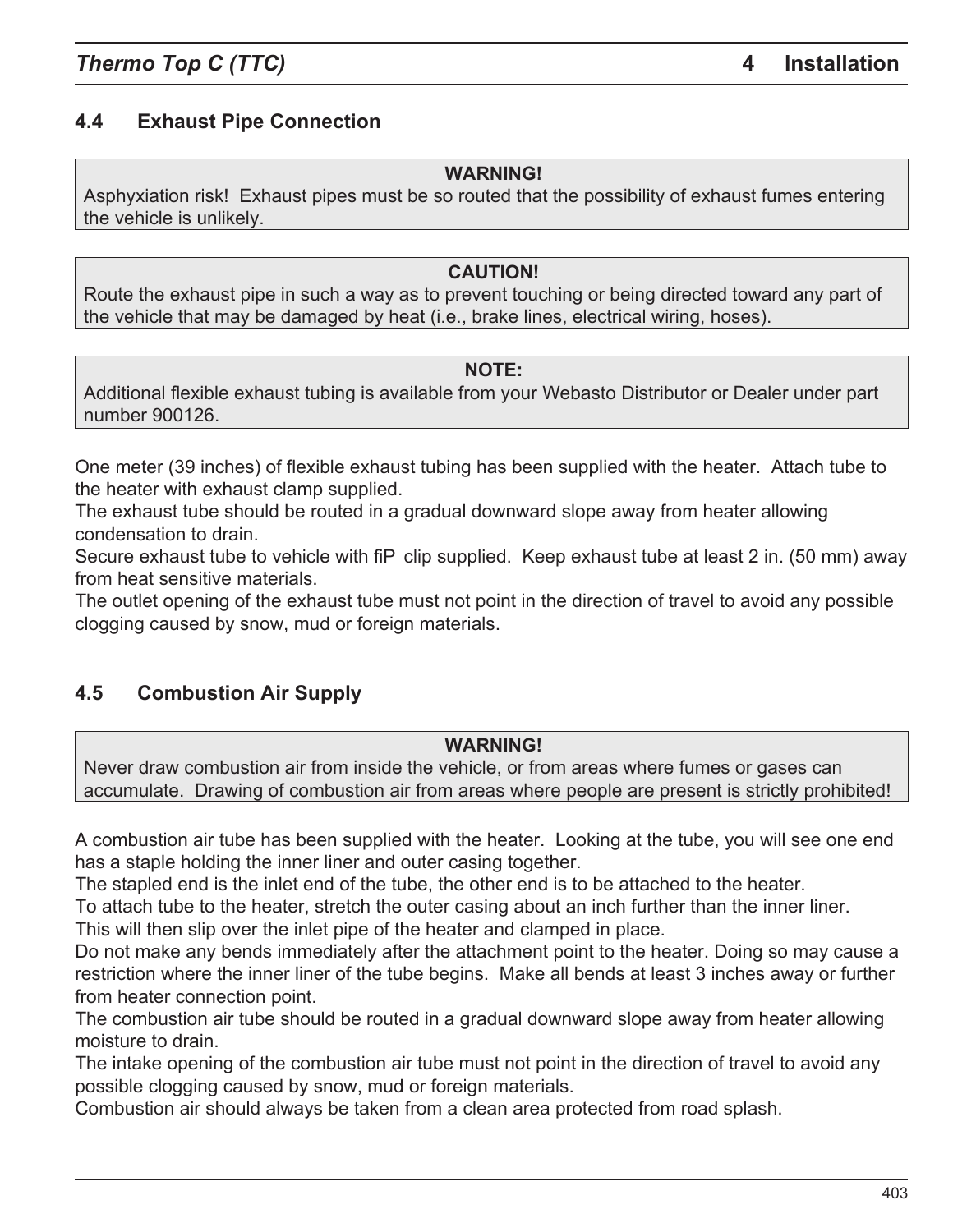# **4.6 Plumbing the System**

### **4.6.1 General Information**

The TTC with coolant circulating pump must be mounted at least 6" (15 cm) below the lowest permissible coolant level of the vehicles cooling system.

Minimum amount of coolant in the cooling system should be at least 1.0 US gal. (4.0 l). Independent heating systems require a minimum of 3.0 US gal. (12.0 l). A minimum of 10% of a good quality antifreeze should be maintained in the cooling system at all times.

Heater and water pump fit 3/4f (19 mm) I.D. heater hose meeting SAE 20 R3 specifications. Silicone hose requires special hose clamps.

### **WARNING!**

Burn risk! When working on the coolant system, allow the engine to cool down and open the radiator cap

### **NOTE:**

Heater hose must meet SAE 20 R3 specifications.

### **NOTE:**

Hose clamps must be tightened to 45 in/LB. (5 Nm) torque. Silicone hose requires special hose clamps.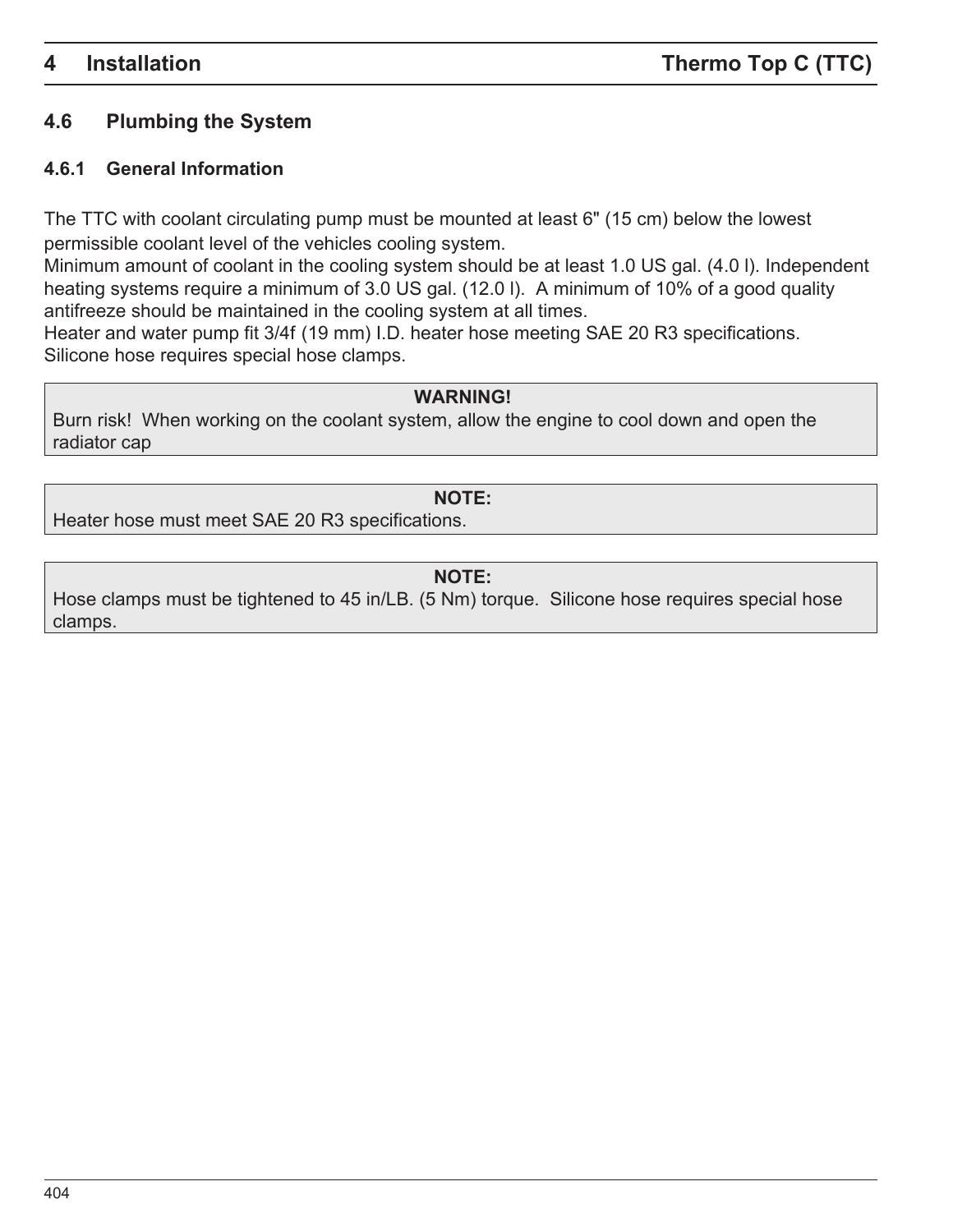# *Thermo Top C (TTC)* **4 Installation**

### **4.6.2 Plumbing the TTC into The Coolant System**



Fig. 403: Engine Block Preheating

### **Engine Block Preheating:**

- 1. Remove radiator pressure cap and release system pressure.
- 2. Drain coolant from engine.
- 3. Plumb the Webasto system as shown above.
- 4. Refill engine coolant as per engine manufacturer's recommendations and reinstall the radiator pressure cap.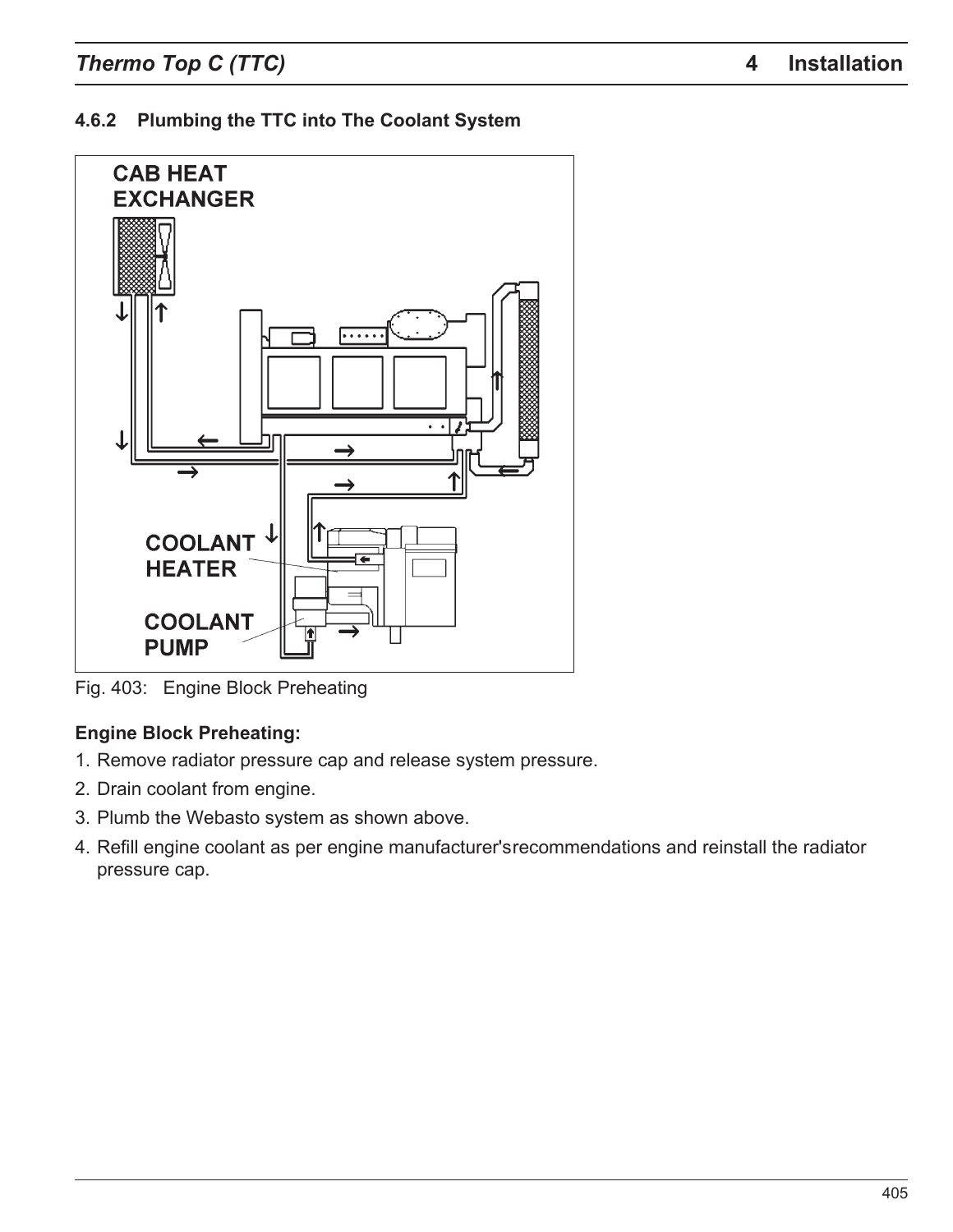### **Installation**  $\overline{\mathbf{4}}$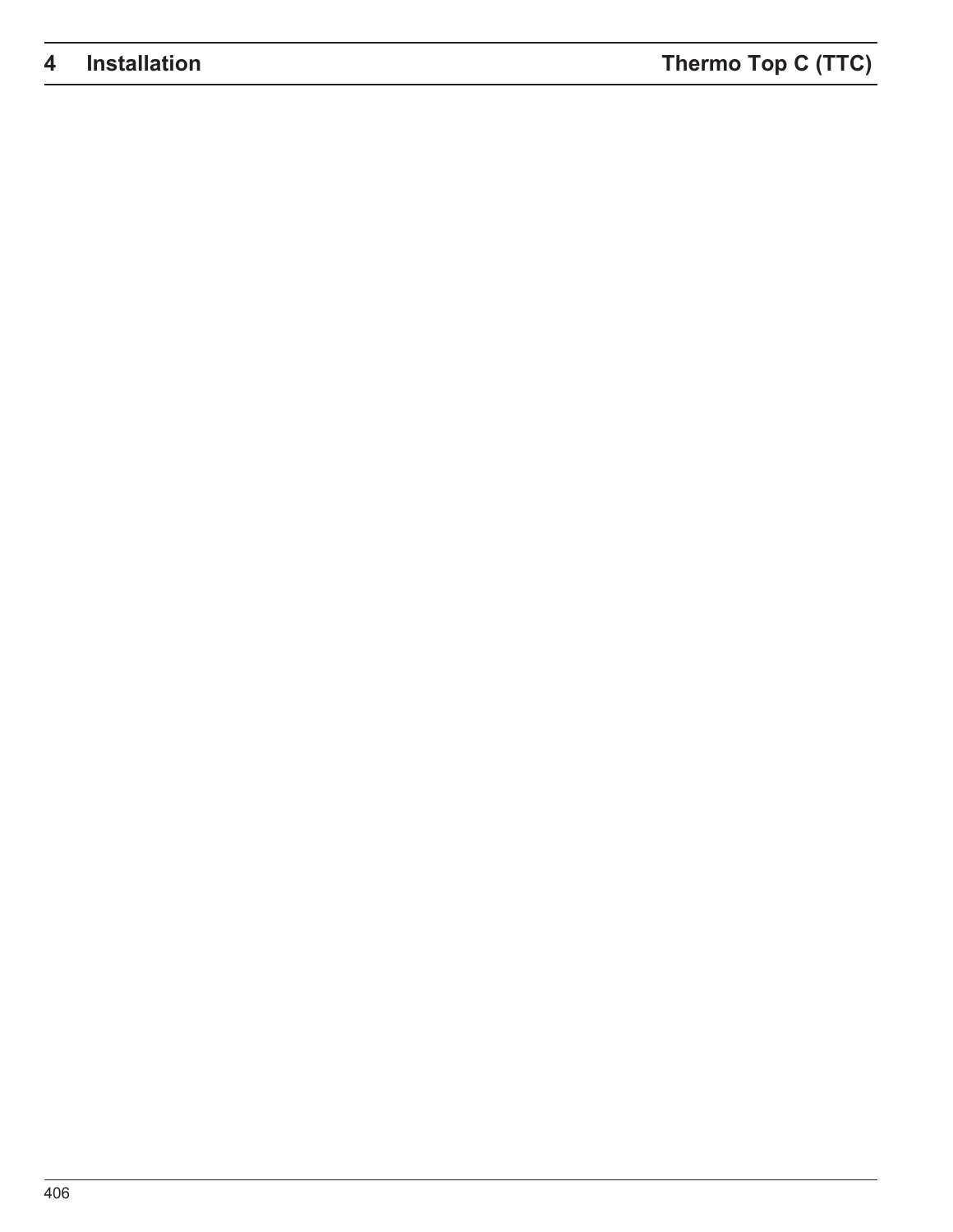|--|--|--|

# 4.6.3 Contents - Engine Connections

# Caterpillar

| - 31 TC     |  |
|-------------|--|
| - 3176      |  |
|             |  |
|             |  |
| $C-10/C-12$ |  |

# Cummins

# **Detroit Diesel**

# Mack

|--|--|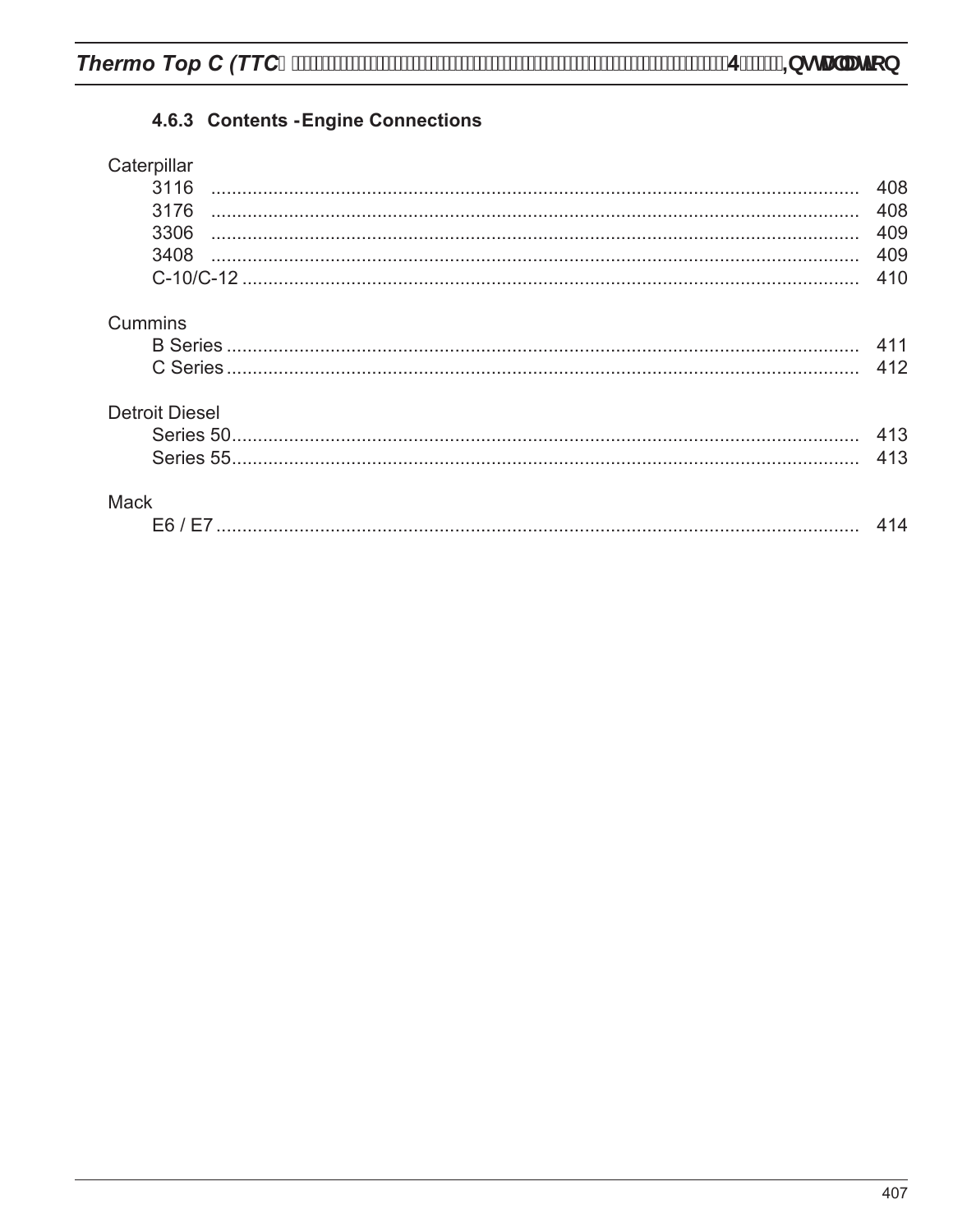### do**riu<sup>n</sup> U**der 4

# Caterpillar





Caterpillar 3176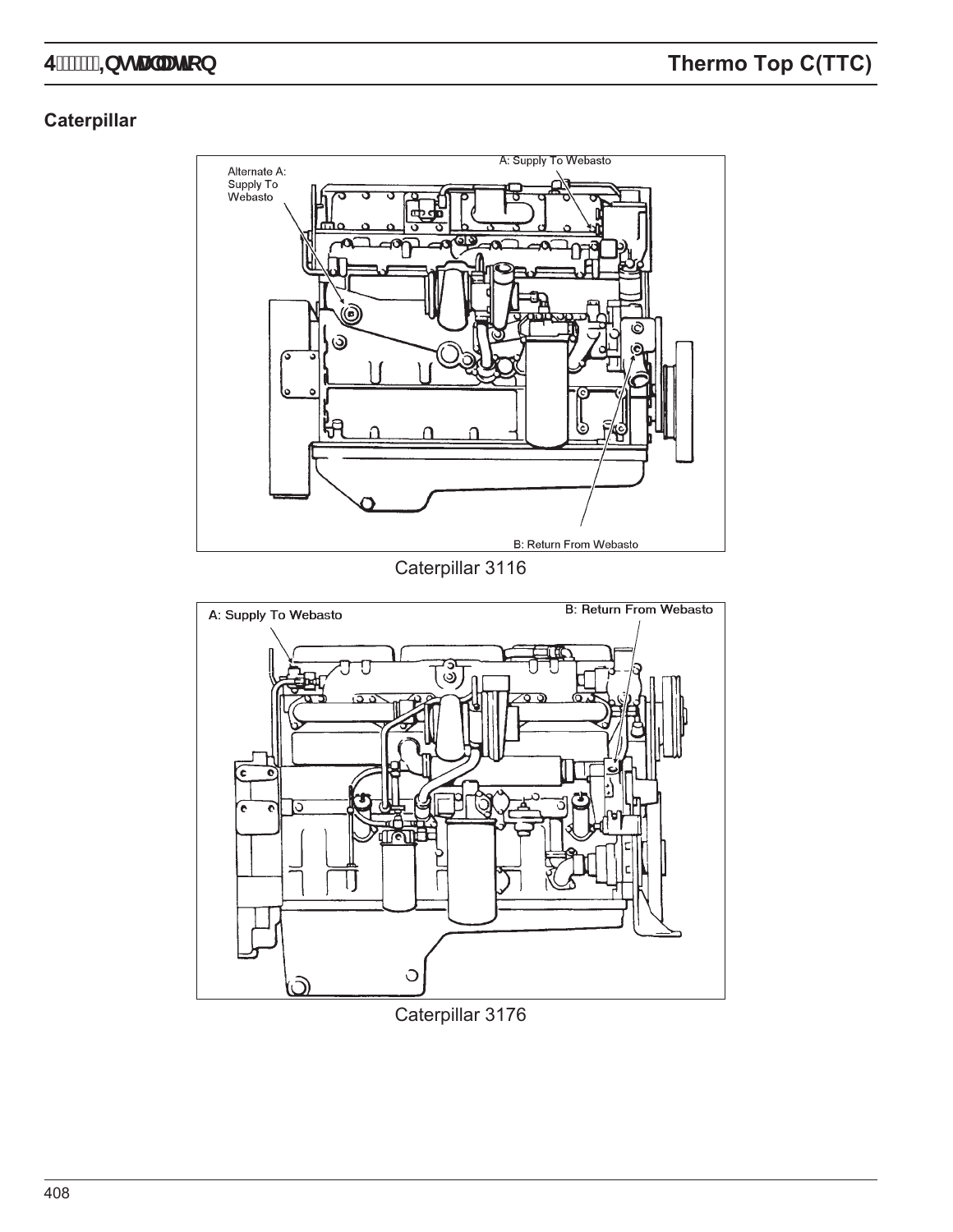|--|--|

# Caterpillar



Caterpillar 3306



Caterpillar 3408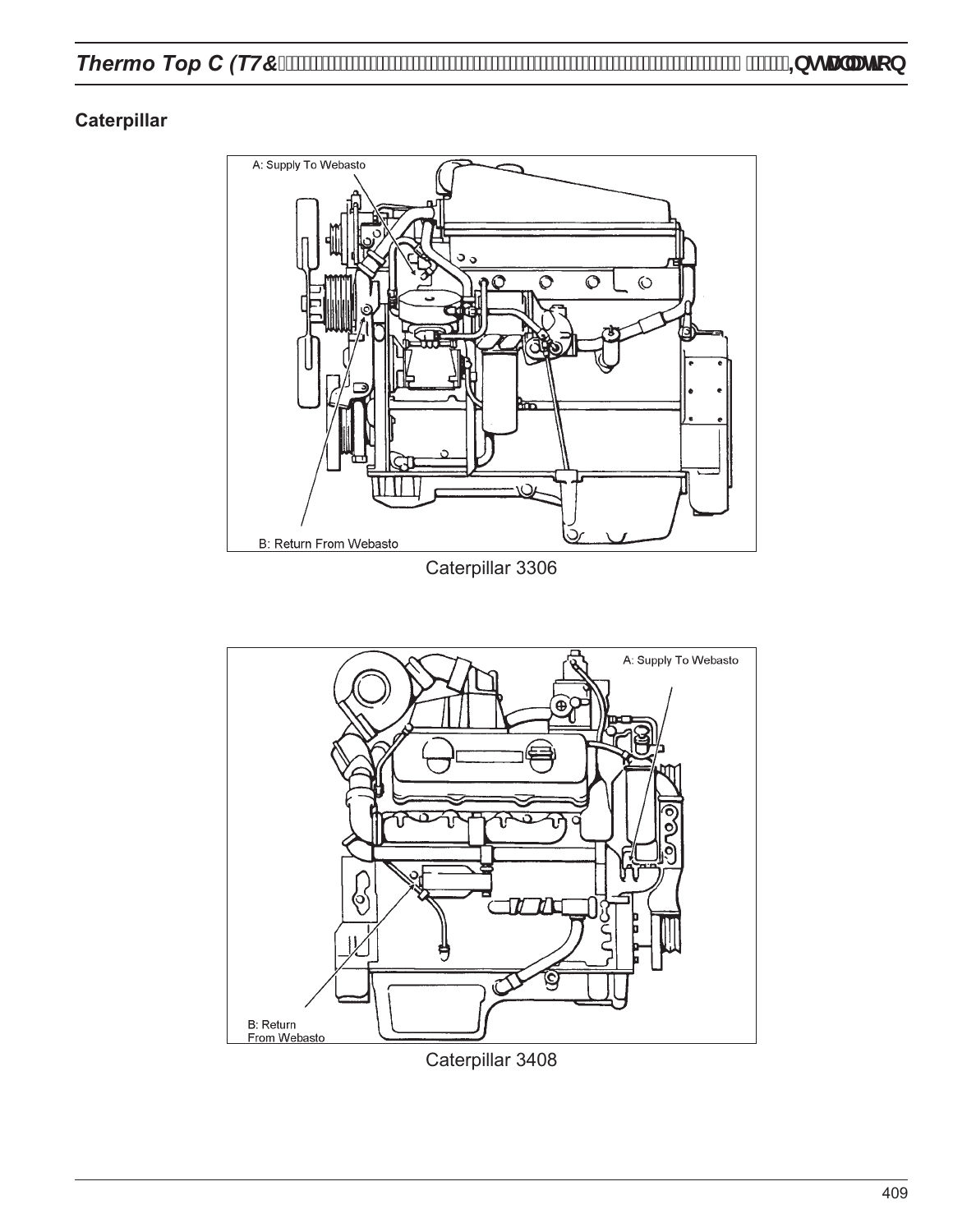# **Caterpillar**



Caterpillar C-10, C-12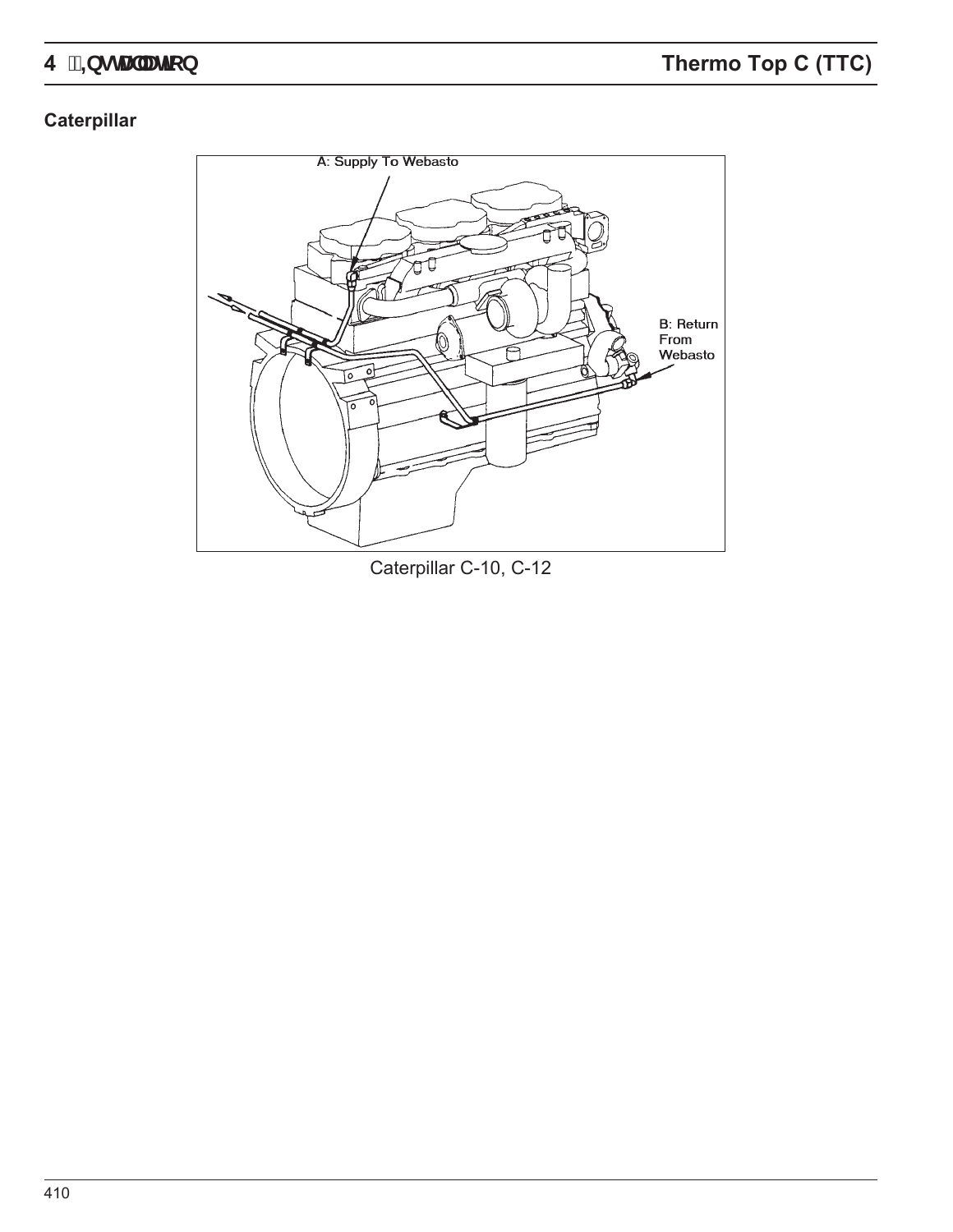# Thermo Top C (TTC)

# **Cummins**



**Cummins B Series**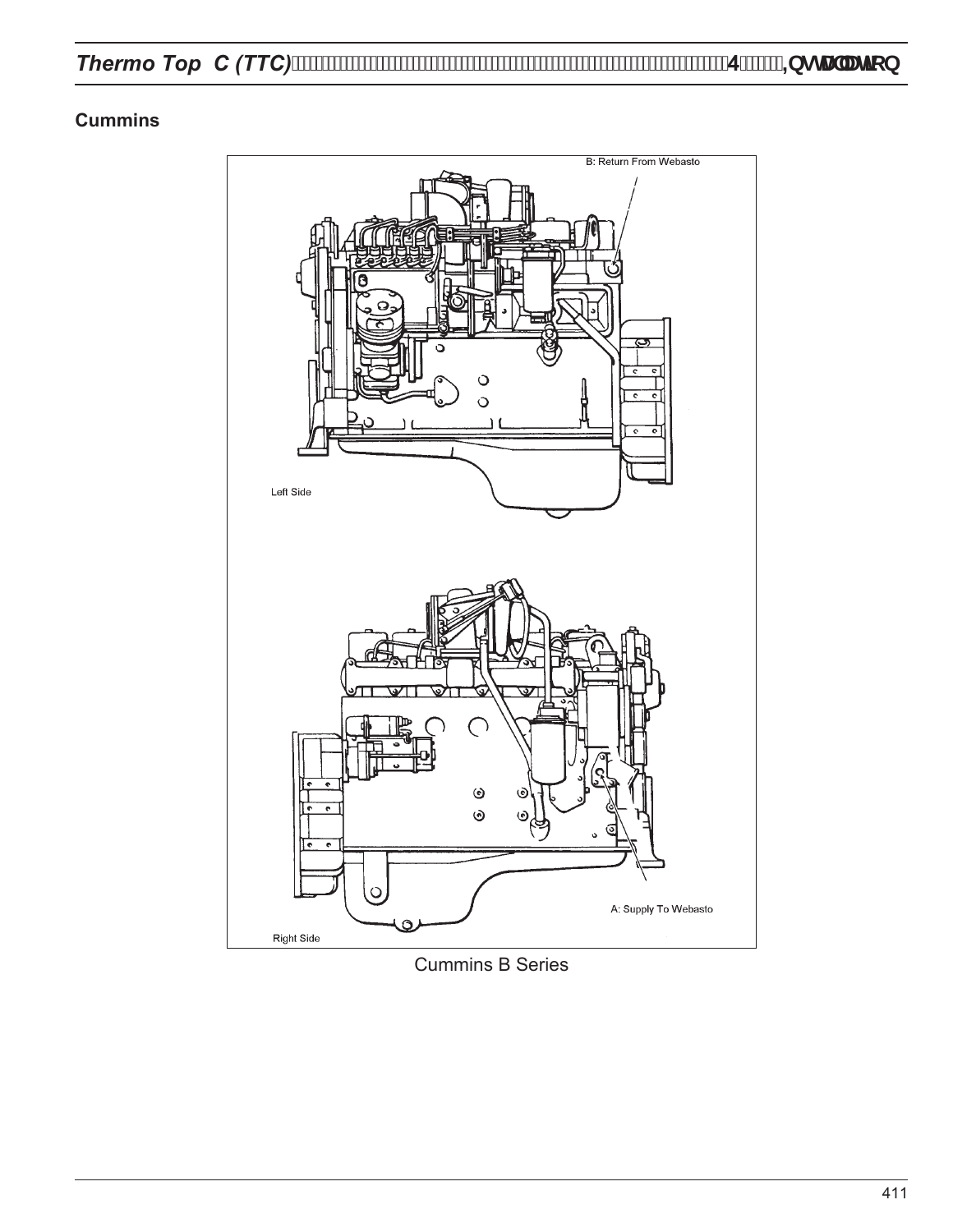# 4 =bgHJ`Uncb

# **Cummins**



**Cummins C Series**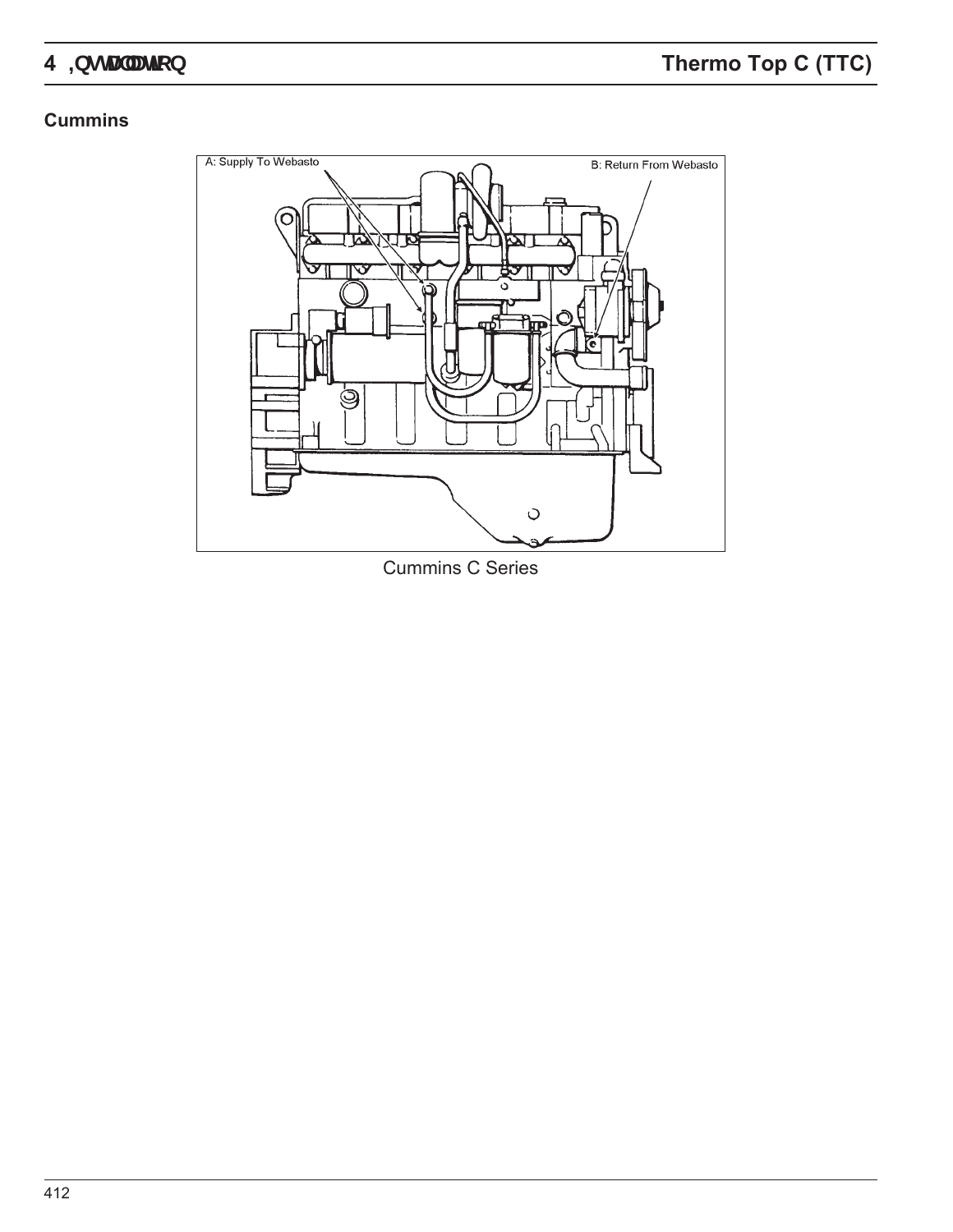# *Thermo Top C (TTC)* **4,QVWDOODWLRQ**

## **Detroit Diesel**



Detroit Diesel Series 55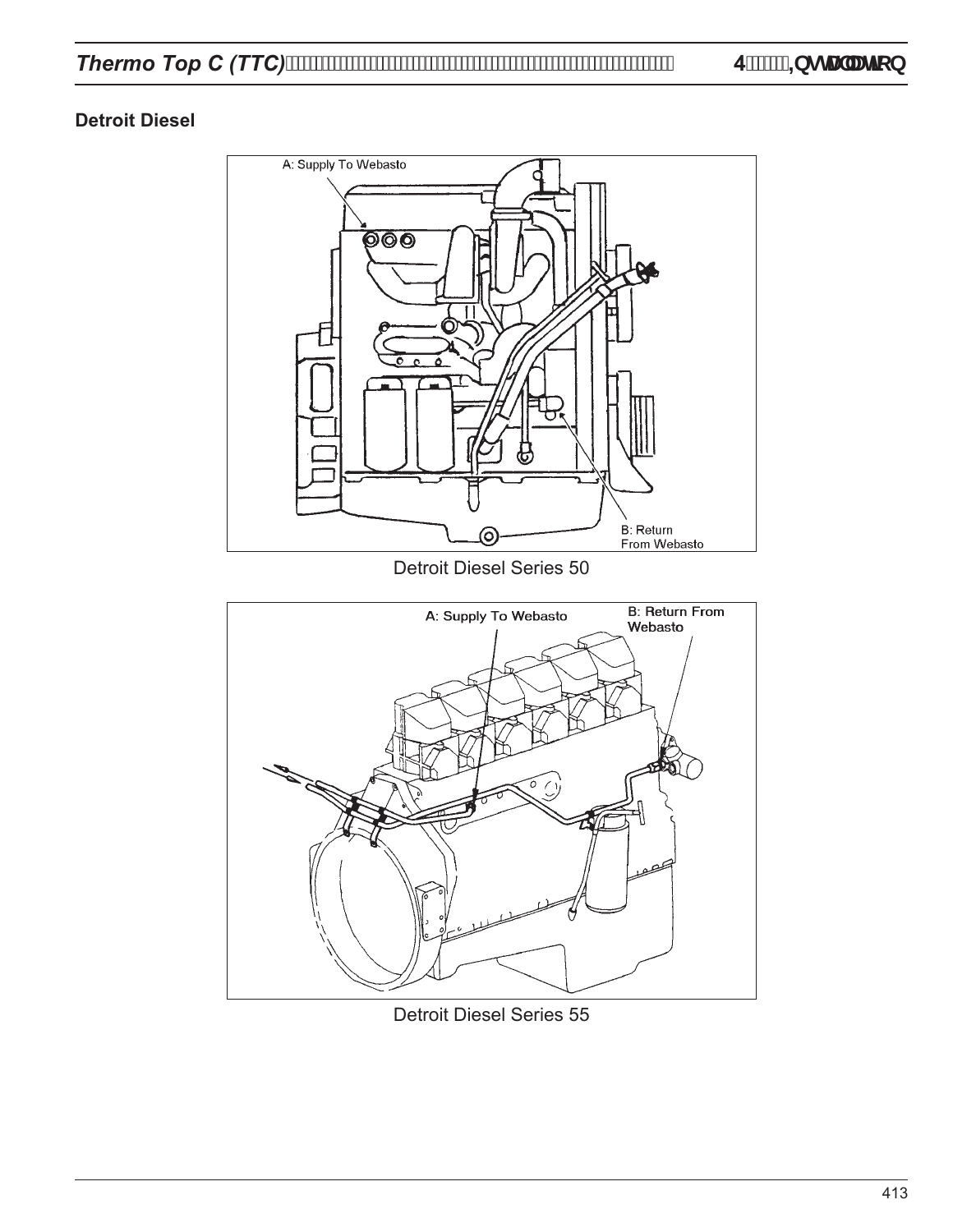### $4^{\cdots}$ =bgHJ`Unjcb

### **Mack**



Mack E6 / E7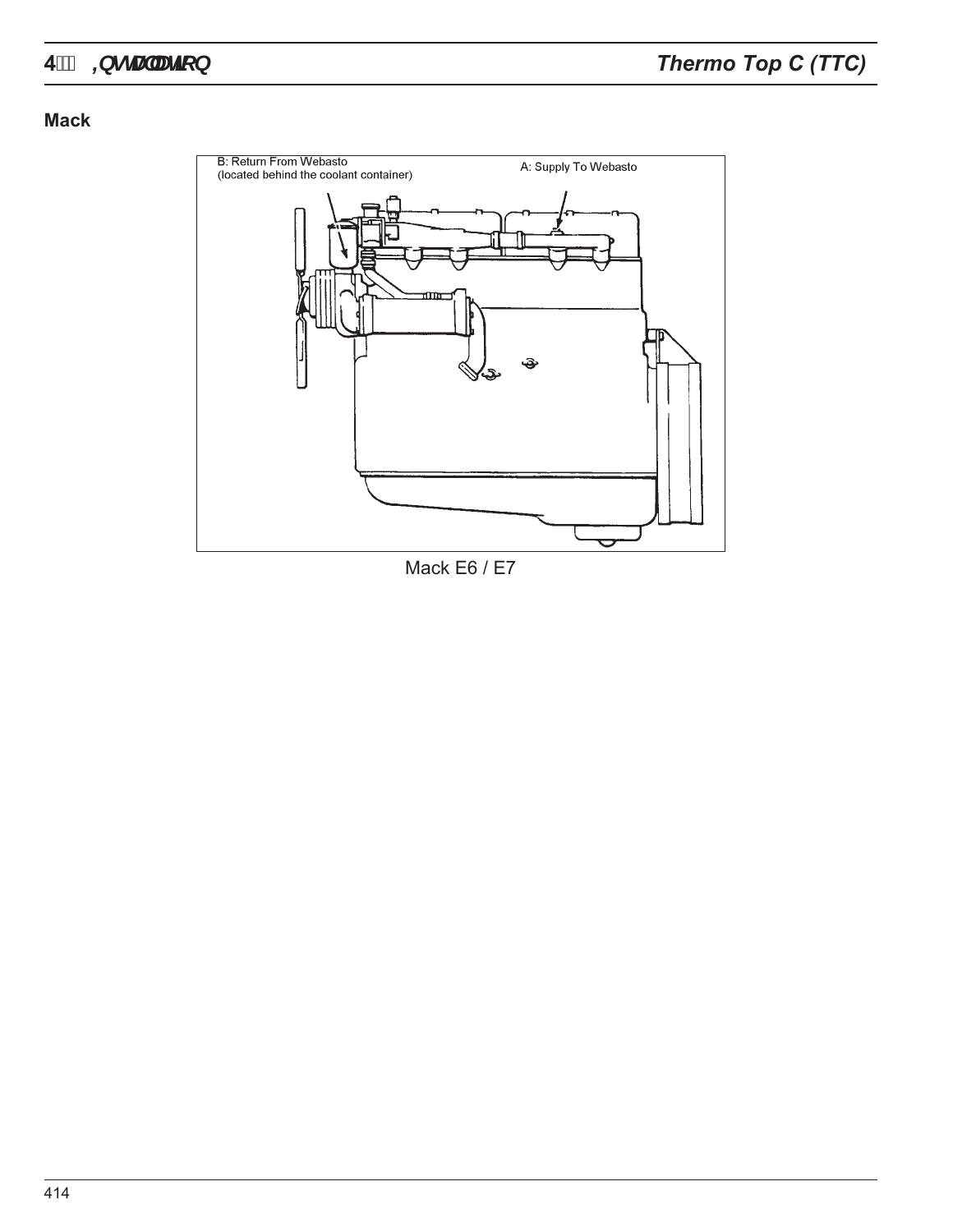# **4. Installation**

# **4.7 Fuel System**

# **4.7.1 General Description**

The pump, fuel line and fuel standpipe are integral to the systems reliability and must be installed according to these instructions to ensure proper heater operation.

# **4.7.2 Fuel System Limitations**

**CAUTION!** If the fuel tank is higher than the fuel pump, the top of the tank may not be more than 20" above the pump.



Fig. 404: Fuel System Limitations

Maximum suction height  $(A) = 3' 3''(1m)$ Maximum suction length  $(A + B) = 6' 6''(2m)$ Maximum delivery length  $(C + D) = 19' 6''(6m)$ Maximum delivery height  $(D) = 9' 9''(3m)$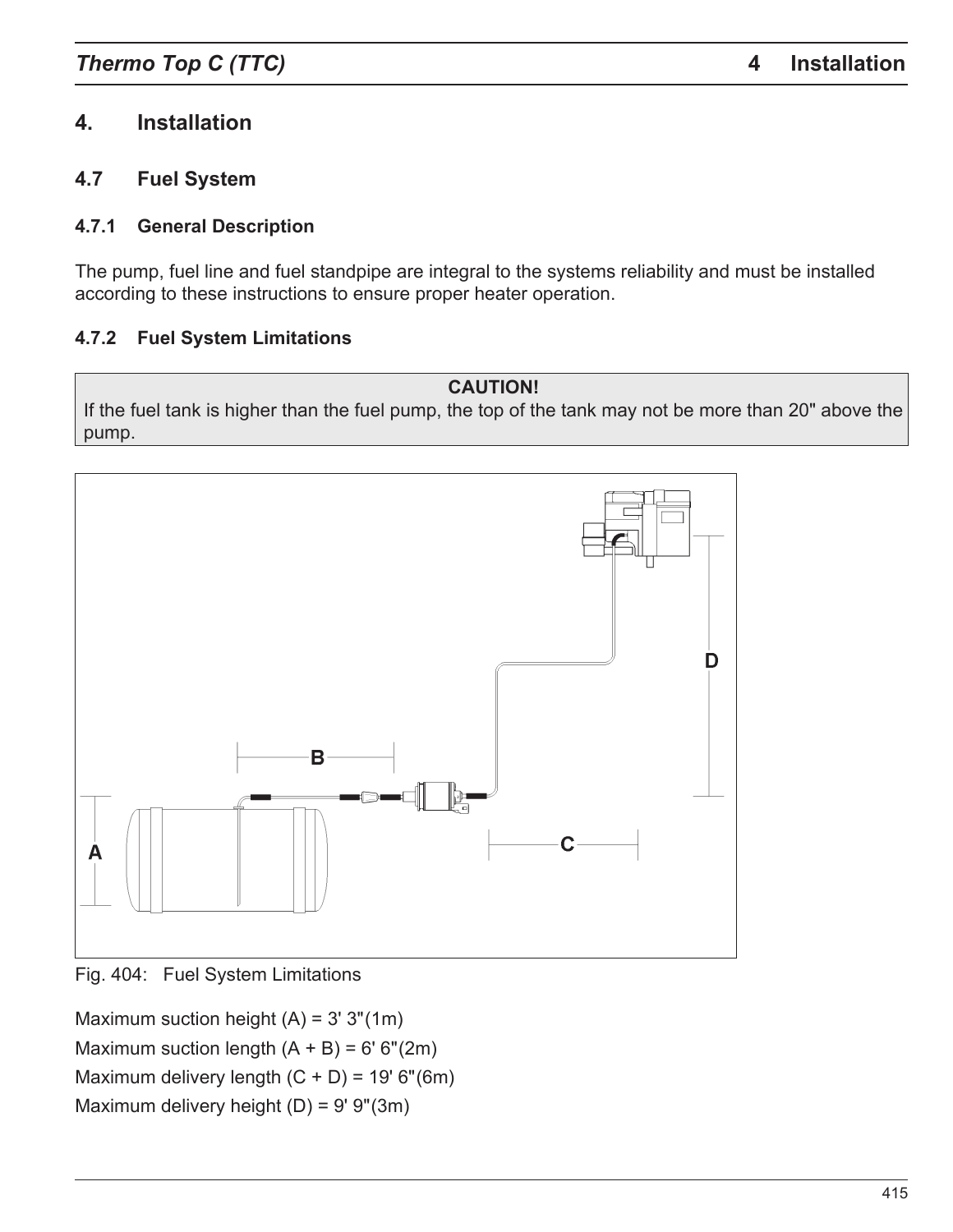## **4.7.3 Fuel Pump**

The fuel pump MUST be mounted in a horizontal position in order to function correctly and deliver the proper quantity of fuel.

Mount the fuel pump as close to the fuel source as practicable. Do not mount fuel pump near heat sources (exhaust pipes, hot coolant lines, etc.)

Pay particular attention to the fuel line and pump limitations as covered in sections 4.7.2. and 4.7.3.



Fig. 405: Fuel Pump Mounting (DP 30)

### **4.7.4 Fuel Standpipe**

The fuel is drawn from the vehicles fuel tank through a fuel standpipe. This standpipe can be utilized on vehicles with a spare threaded port, or if no threaded port is available, a 1" hole can be drilled into the tank and the universal tank boss installed as shown in figure 407. Keep the fuel standpipe 2" from the bottom of fuel tank.

### **Fuel standpipe installation:**

- 1. Cut or extend fuel standpipe to length, approx. 2" off fuel tank bottom. Angle the cut to prevent clogging. Remove burrs from cut end.
- 2. Install the universal fuel standpipe
- use 1/4" or 1/2" spare port on fuel tank (if available) and install fuel standpipe or
- drill 1" hole on top of tank (assemble tank-boss and fuel standpipe) and install assembled universal fuel standpipe
- 3. Connect fuel line from fuel metering pump to fuel standpipe using rubber connectors and clamps.
- 4. Route and secure fuel line from heater to fuel tank.

### **NOTE:**

Fuel standpipe with universal tank boss can be installed from outside of tank. First assemble fuel standpipe and tank-boss and then insert at an angle through the 1f hole previously drilled into tank. Tighten down with nut provided. Do not over-tighten.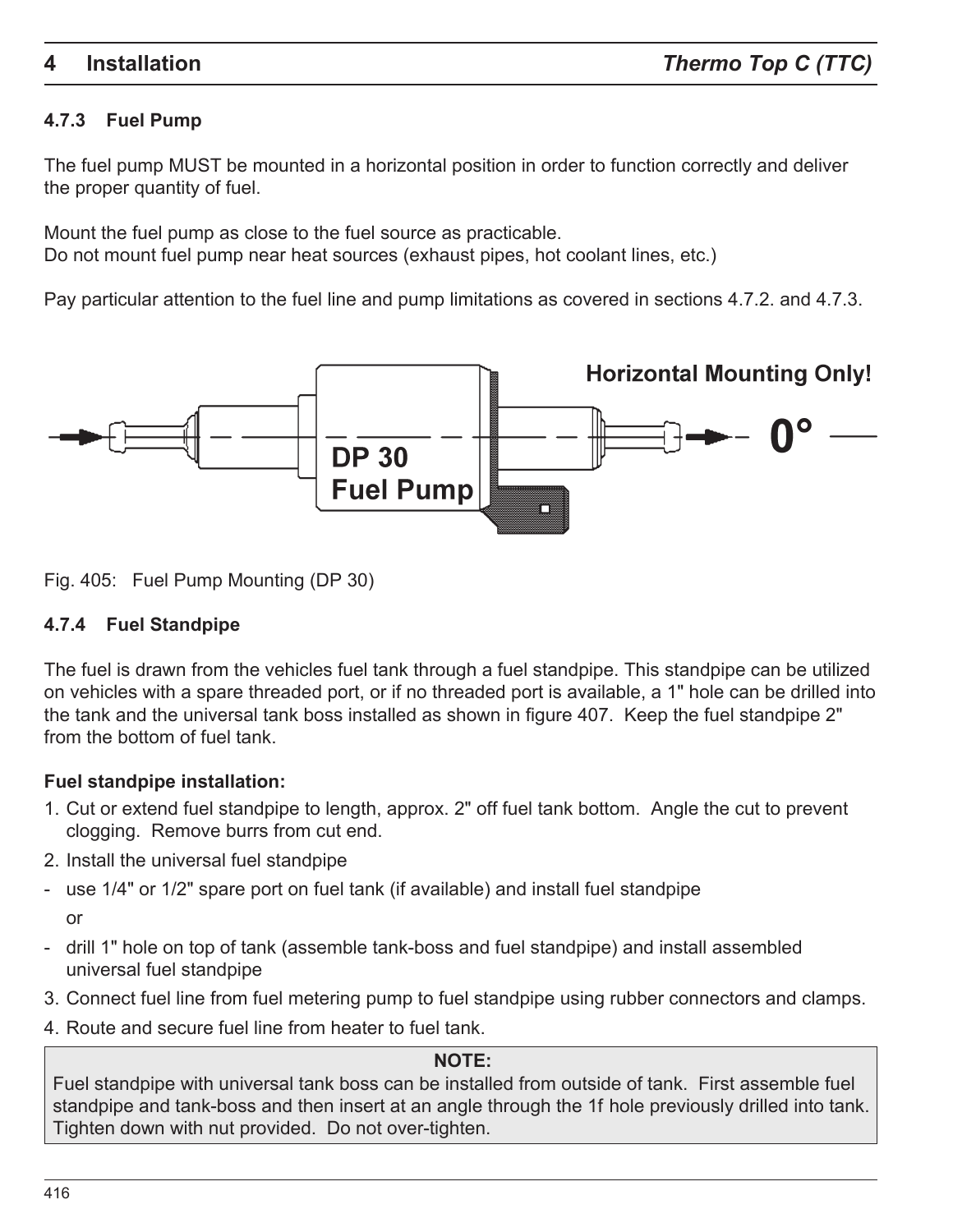### **Fuel Standpipe**



Fig. 406: Fuel Standpipe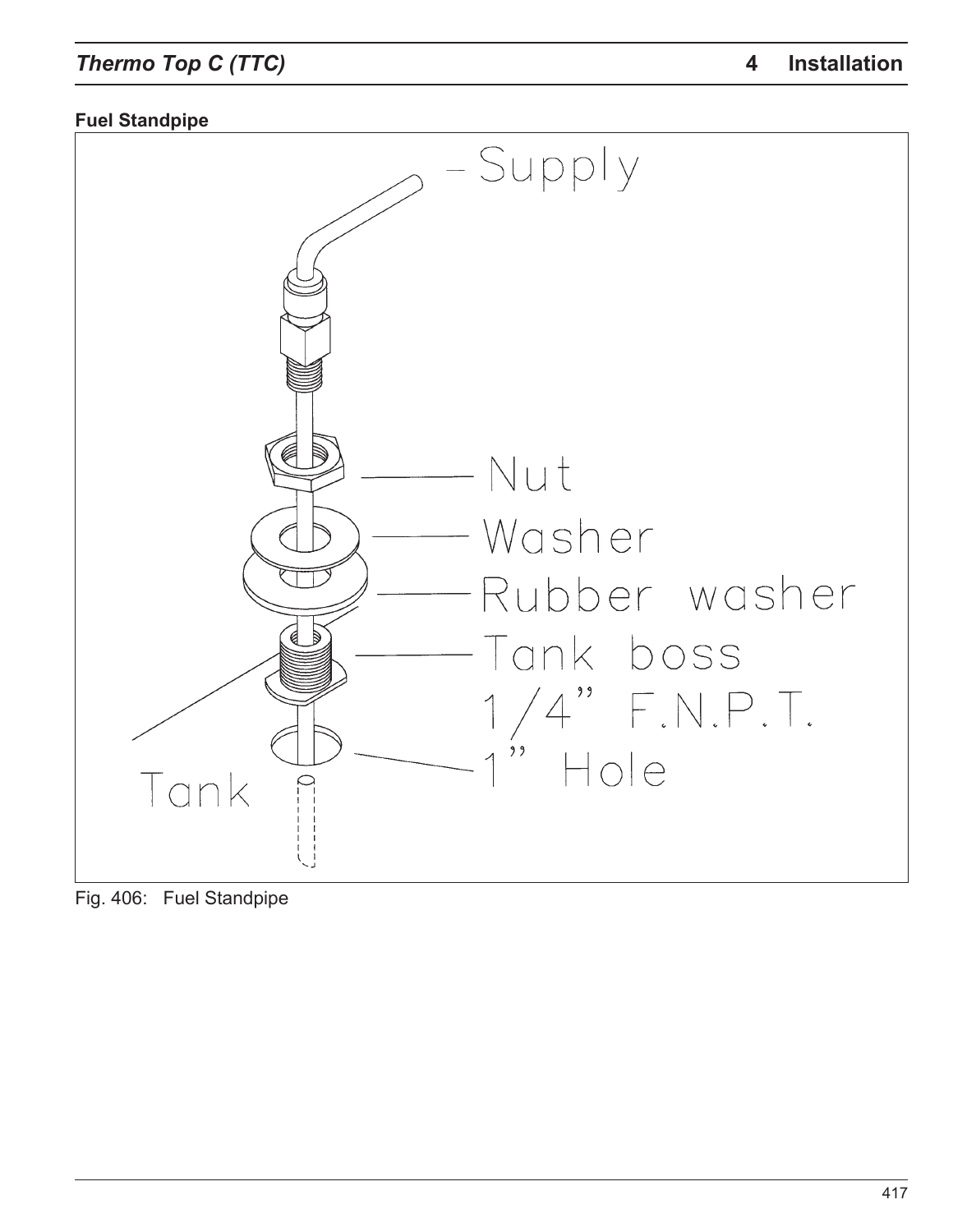# **4.7.5 Fuel Line**

Fuel line, couplers and clamps are provided in the installation kit and are required for proper operation.

## **CAUTION!**

Fuel line must be secured every 12f (30 cm) and kept away from hot exhaust and moving parts (drive shaft, wheels, etc.

### **NOTE:** Use supplied hose clamps to secure all fuel line connections.

The TTC has been equipped with fuel line meeting the required specifications for proper operation.

The inside diameter of this fuel line is 0.08f (2.0 mm) and must not be substituted for fuel line of a larger diameter. Doing so will result in improper fuel delivery and the formation of air pockets in the fuel system which will interfere with heater operation.

Fuel line connections must be made as shown in figure 407, fuel line connection.



Fig. 407: Fuel Line Connection

# **4.7.6 Fuel Filter**

The TTC heater may be equipped with a fuel filter. Fuel filters require changing at least annually and in cases of dirty fuel more often.

**NOTE:** If heater is equipped with a fuel filter, change filter at least annually.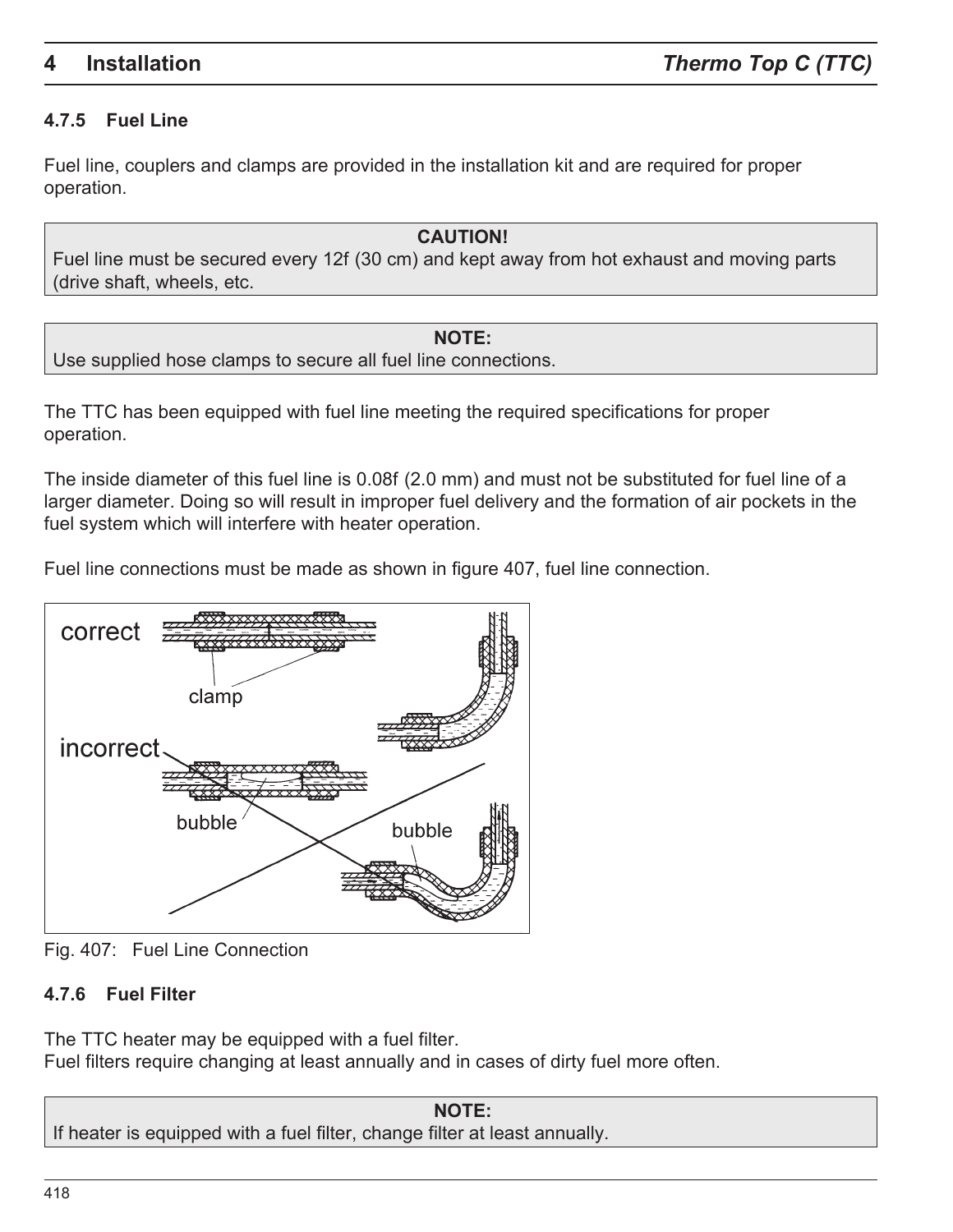# **4.8 Wiring Connections**

### **4.8.1 General Information**

The control unit is equipped with low voltage protection, therefore it is imperative to keep the vehicle's battery connections and battery in good condition.

**NOTE:** The Webasto heating system will not perform to your satisfaction with a weak battery.

### **4.8.2 Power Connection to Battery**

### **Power harness connection instructions:**

- 1. Route and secure wire harness from Webasto heater to battery box and cut harness to length.
- 2. Strip wires and crimp supplied ring tongue terminals to the positive (red) and negative (brown) wire leads.
- 3. Clean any corrosion from battery terminals.
- 4. Connect the leads to the battery terminals.
- 5. Protect connections with an anticorrosion compound designed for use with electrical connections and battery terminals.

### **CAUTION!**

If welding is to be performed on the vehicle, the main battery cables must be disconnected from the battery to protect the electronic control unit.

### **4.8.3 Switch and Timer Connections**

### **CAUTION!**

When drilling holes on the vehicle, do not drill into existing wiring or other mechanical components.

### **Switch Installation:**

- 1. Select a suitable location in the vehicle dash for the On/Off toggle switch.
- 2. Drill a 1/2f hole through the dash for the toggle switch.
- 3. Route harness between heater and dash, secure harness along its length with wire ties. If possible, use existing hole in fire wall or drill in suitable location. Protect the harness with a grommet at the fire wall.
- 6. Connect the terminals of the harness to the switch. See figure 408 on next page and wiring diagram figure 410 for reference.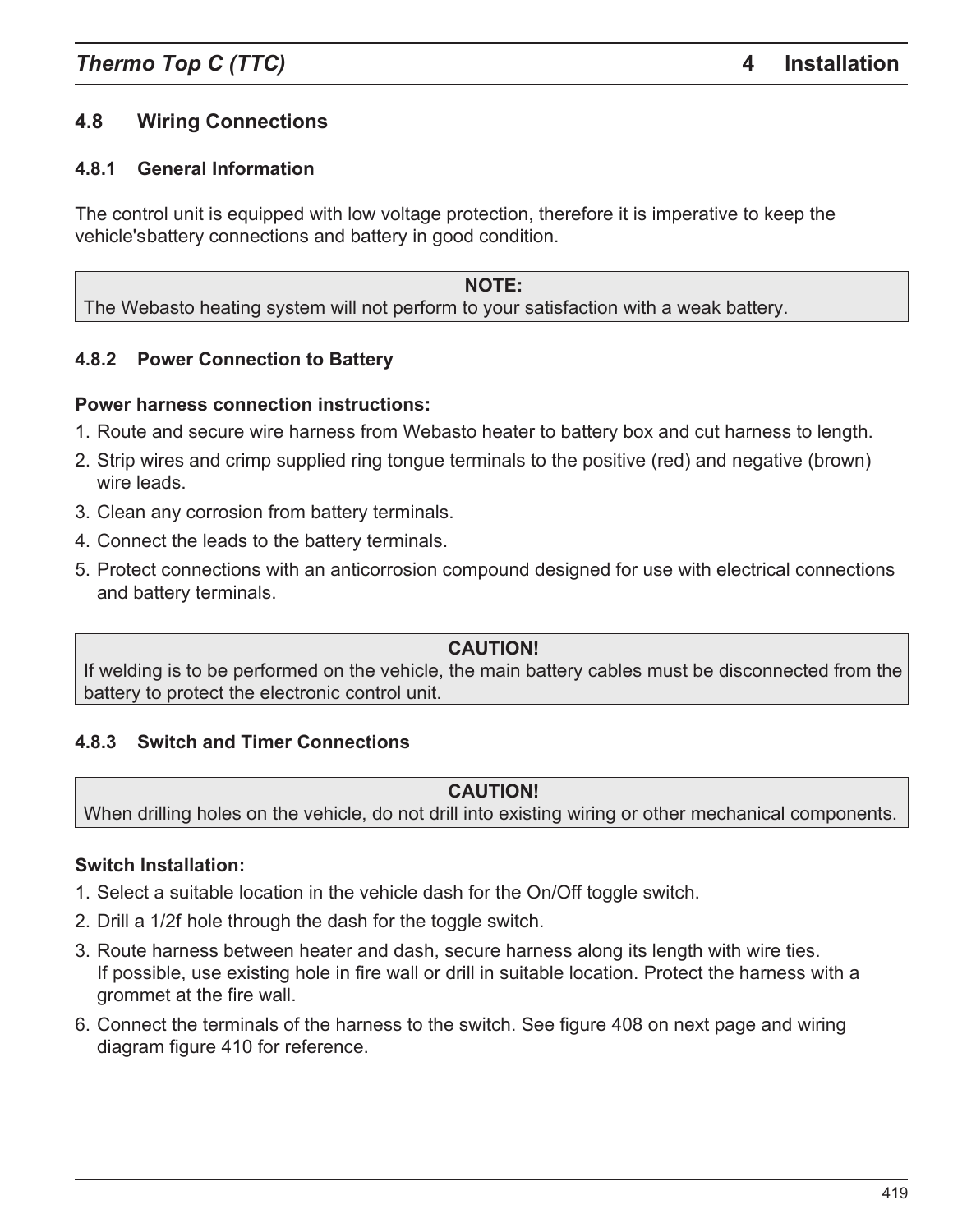### **Timer installation instructions:**

- 1. Select a suitable location in the vehicle dash for the timer.
- 2. Temporarily affix timer drilling template to dash or see timer dimensions.
- 3. Cutout hole to dimensions on template or timer dimensions.
- 4. Mount timer bezel to dash.
- 5. Route harness between heater and dash, secure harness along its length with wire ties. If possible, use existing hole in fire wall or drill in suitable location. Protect the harness with a grommet at the fire wall.
- 6. Connect the terminals of the harness to the timer. See figure 409 below and wiring diagram figure 411 for reference.
- 7. Push timer into place in dash bezel.



Fig. 408: On/Off Toggle Switch





Fig. 409: Optional 7-Day Digital Timer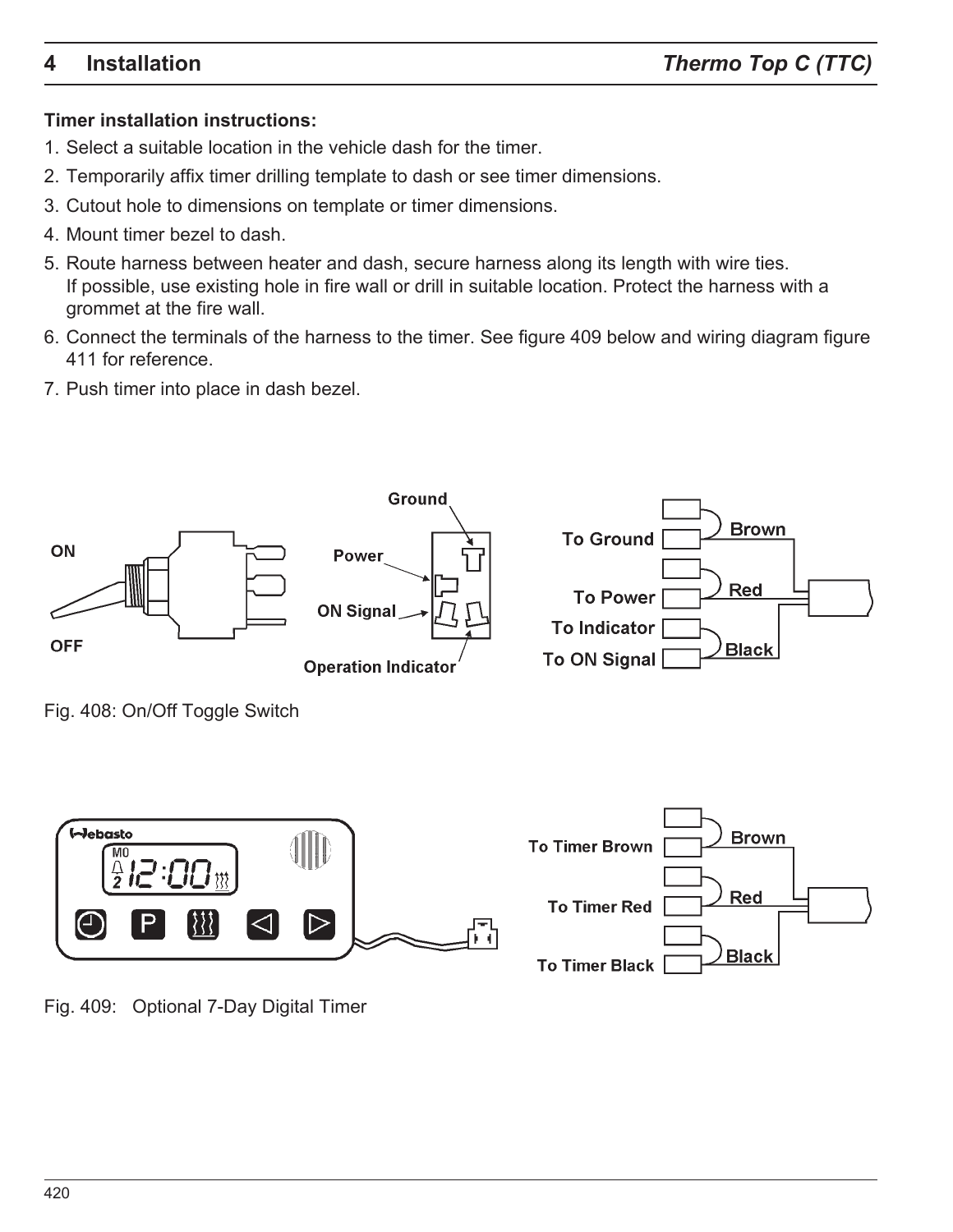### 4.8.4 Wiring Diagram - Thermo Top C TTC) (12 Volt) with On/Off Toggle Switch



Fig. 410: Wiring Diagram - Thermo Top C (TTC) with On/Off Toggle Switch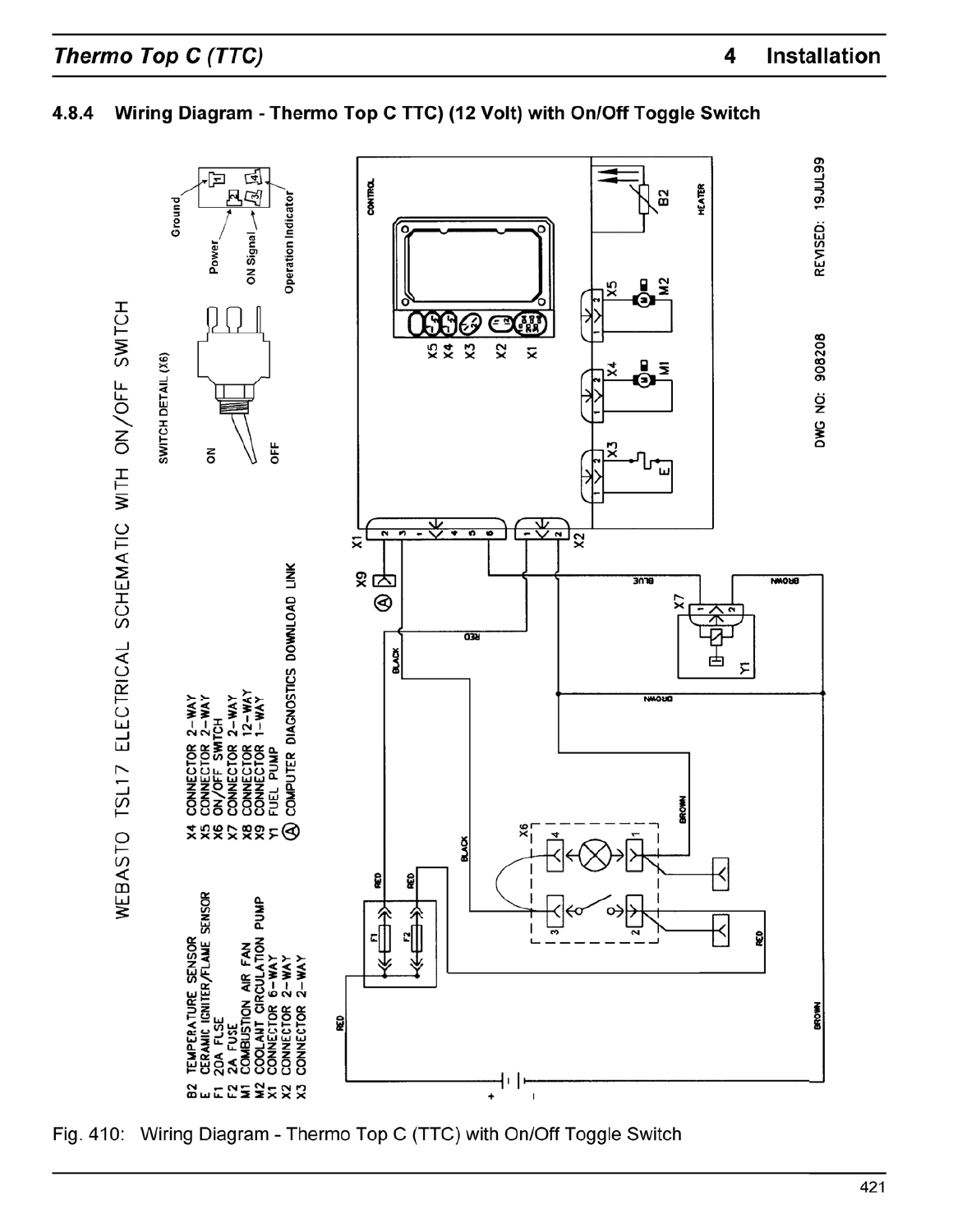# **4 Installation** *Thermo Top (TTC)*

## 4.8.4a Wiring Diagram – Thermo Top C TTC (12 Volt) with ON/OFF Switch

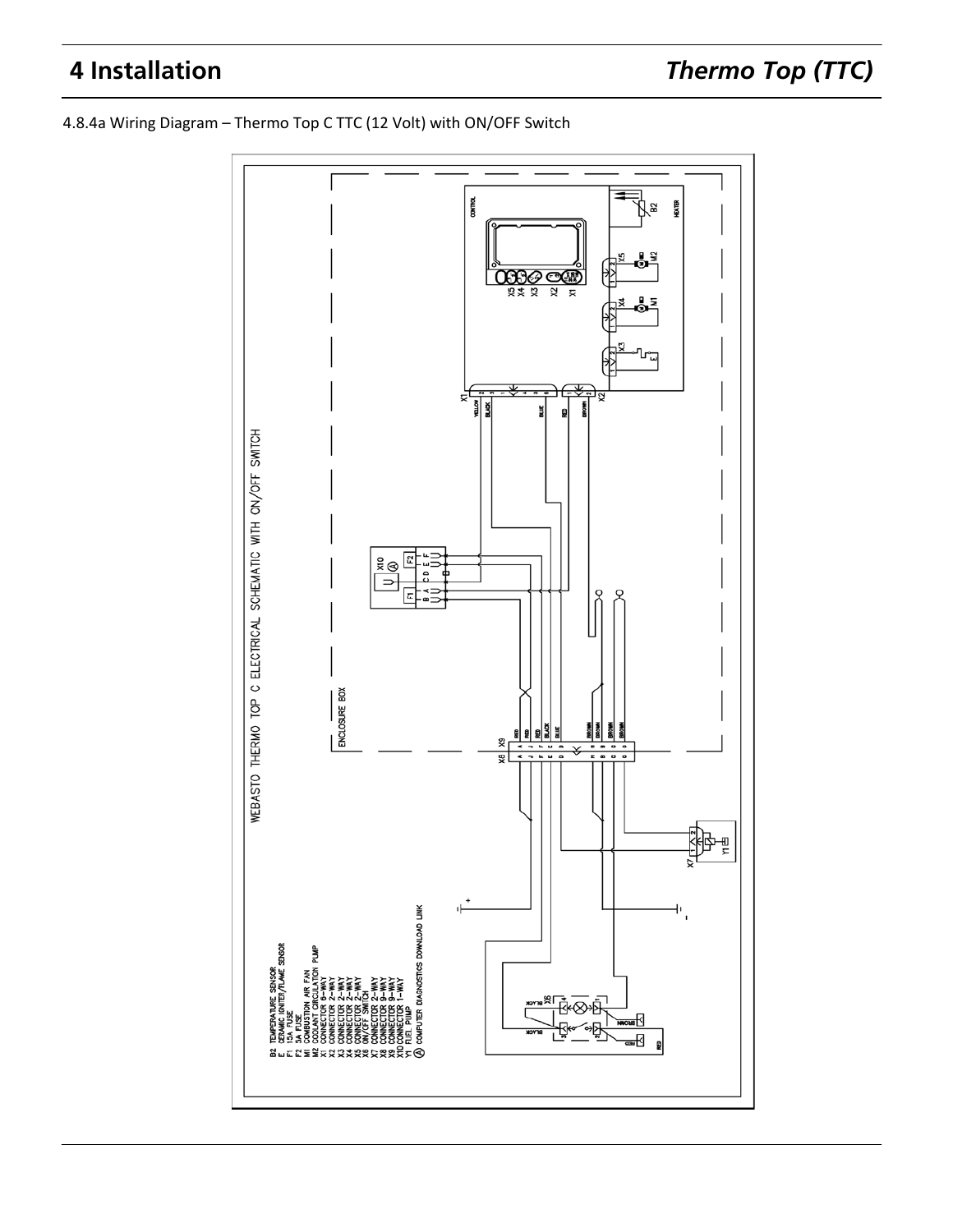



Fig. 411: Wiring Diagram - Thermo Top C (TTC) with Optional Digital Timer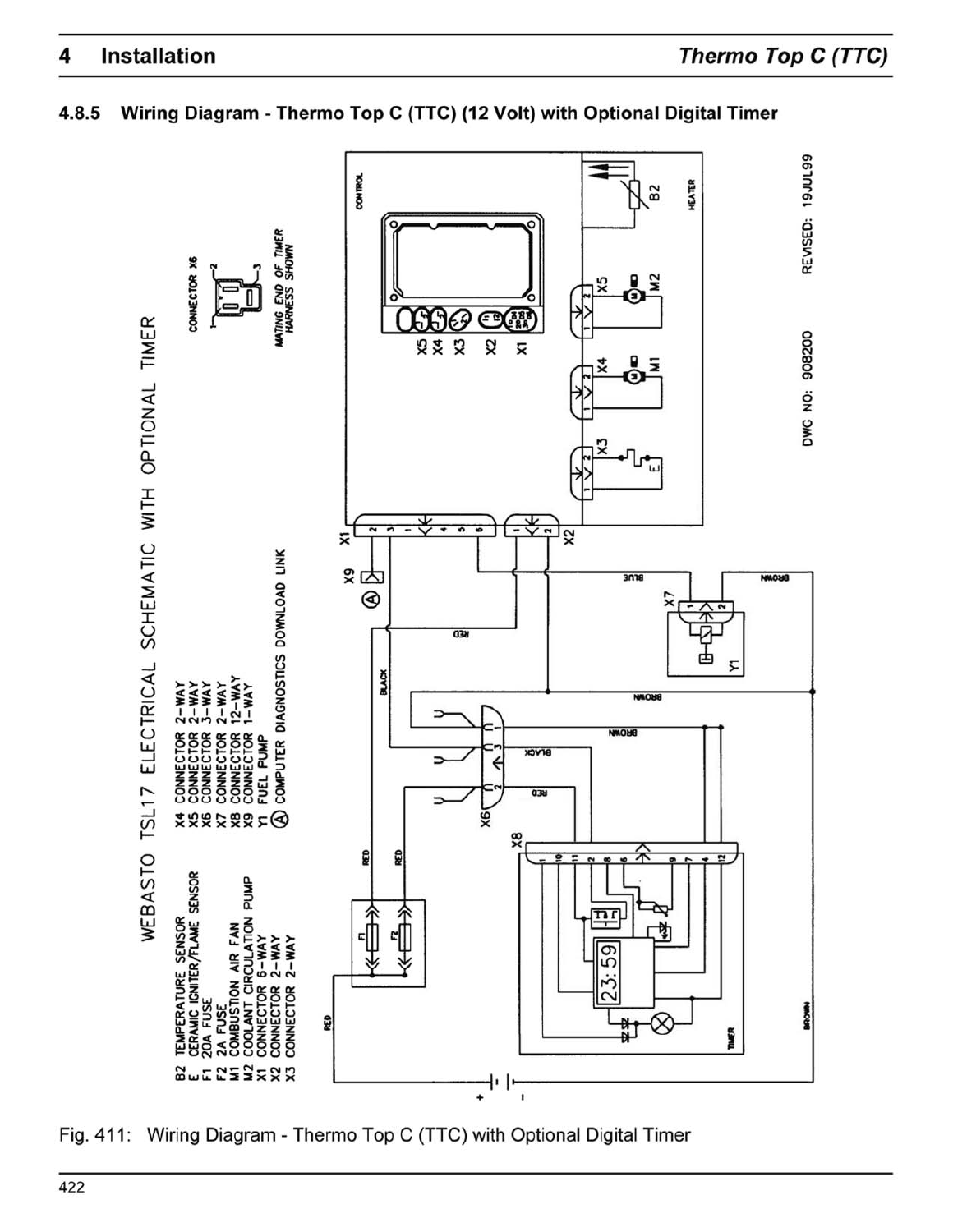# **4 Installation**

# **Thermo Top (TTC)**

4.8.5a Wiring Diagram - Thermo Top C TTC (12 Volt) with Timer

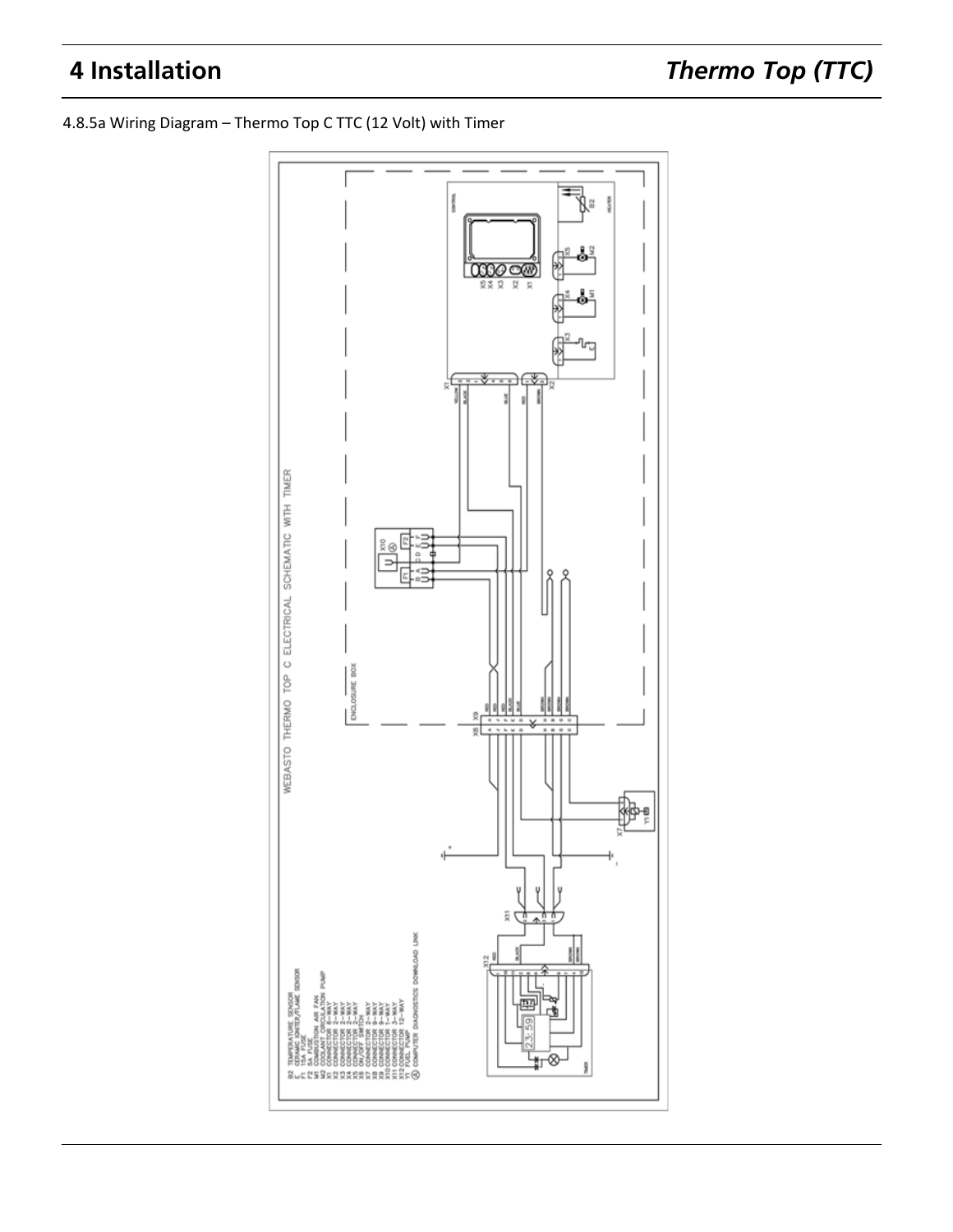# **4. Installation**

## **4.9 Initial Operation**

- 1. Check your installation for:
	- loose nuts and bolts.
	- exhaust system routing and clamp tightness.
	- loose hose clamps.
	- routing and securing of wiring and heater hoses.
	- kinked or pinched hoses.
	- routing and securing of fuel lines.
	- battery connection and polarity.
- 2. Top off or refill cooling system with coolant as per engine manufacturers recommendations.
- 3. Open shutoff valves.
- 4. Set heater valve to max. heat position and turn off Air Conditioning in cab and sleeper.
- 5. Start the vehicle engine and run it at a fast idle for 10 minutes to purge air from the TTC and the heat exchanger. While the engine is running check:
	- hose connections for leaks.
	- coolant level in the expansion tank and add coolant as needed.
- 6. Shut off the engine.
- 7. Switch on Webasto heater using the toggle switch or the fiInstan Heatf button on timer and check:
	- Switch toggle or instant heat button illuminates.
	- circulating pump in operation.
	- initiation of start up sequence.
	- successful start up and operation.
- 8. Temperature differential between water inlet and outlet should not exceed 10 °C (18 °F).

# **NOTE:**

Coolant temperature must be below 86 °F (30 °C) to start up.

# **NOTE:**

Installation with long fuel lines may need a second start attempt to prime the fuel lines. Cycle ON/OFF switch to reset control unit.

# **NOTE:**

The engine temperature gauge may read lower than actual heater output temperature. This is due to the location of the temperature gauge sensor on the engine.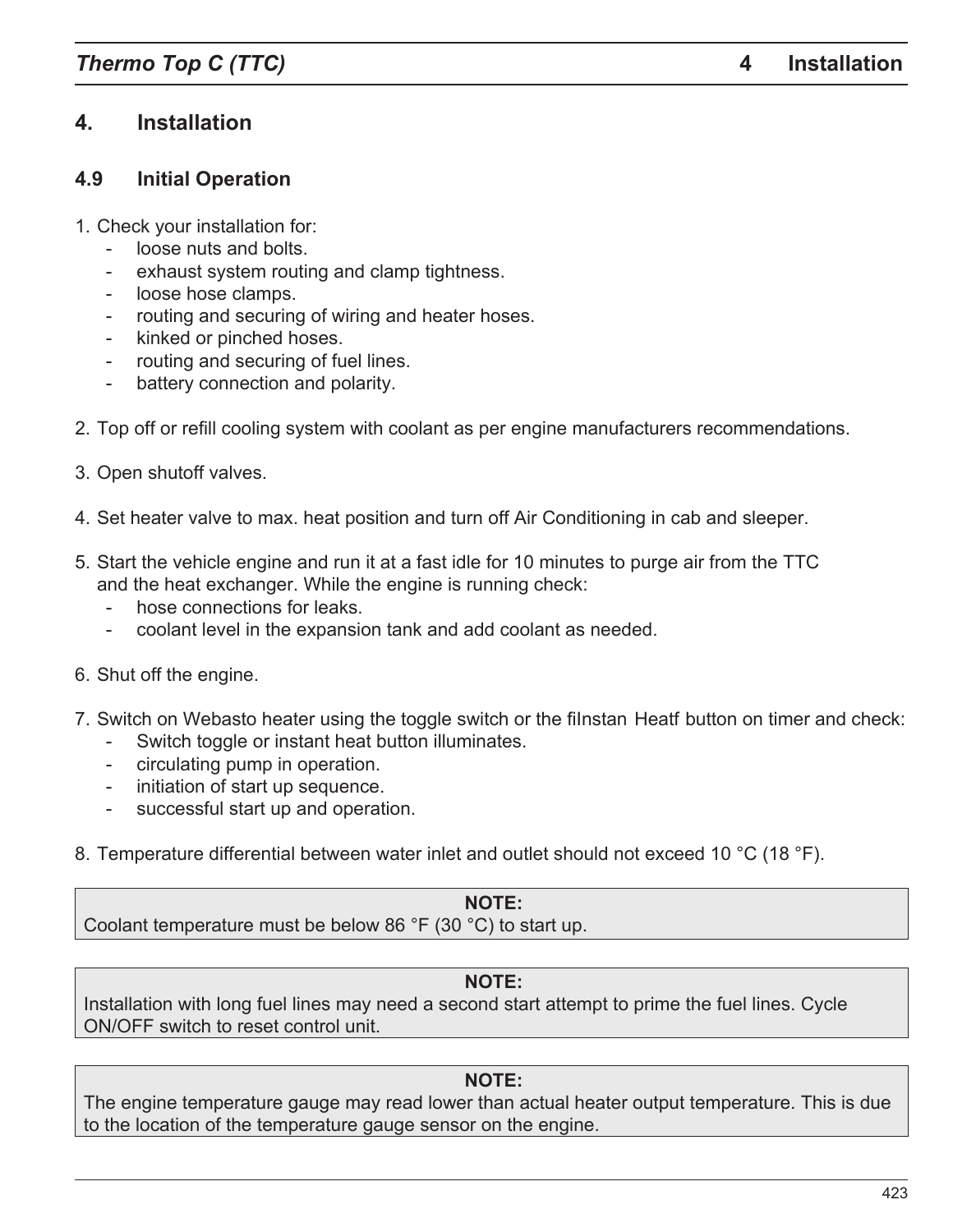10. Switch OFF TTC heater.

- 11. Re-tighten hose clamps to 45 in/LB. (5 Nm) and inspect installation for leaks.
- 12. Complete the warranty card and send to Webasto Thermosystems.

# **NOTE:**

Necessary information to complete warranty card and ensure full warranty coverage can be found on the heater name plate.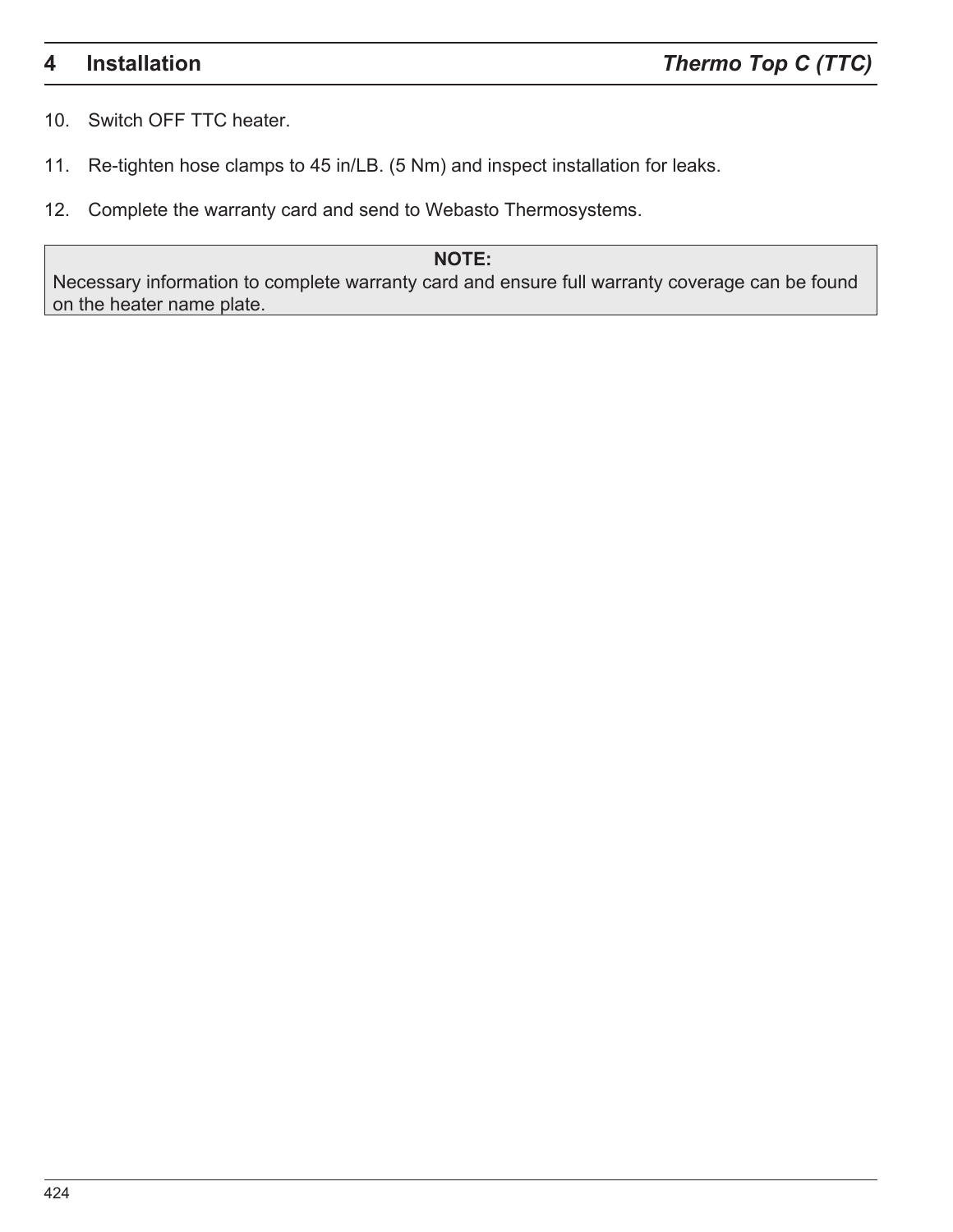# **5. Maintenance of the Heater**

## **5.1 Annual Maintenance**

TheTTC heater requires a minimum of maintenance to keep in good operating condition. The following maintenance procedures should be performed annually before each heating season:

### **NOTE**

For major repair and spare parts, return to your authorized Webasto Thermosystems Specialist.

### **Enclosure Box and Heater**

- Clean the heater and enclosure box from any accumulated debris or dust with compressed air.
- Inspect all components for wear and damage.

### **Electrical System**

- Check wiring harnesses for damage, repair or replace if damaged.
- Check the condition of the batteries and the connections.
- Load test the batteries and replace if necessary.

### **NOTE**

The heater will not function properly with weak batteries.

### **Combustion Air System**

- Check for obstructions at air intake port.
- Check air intake tube carefully for restrictions and damage. Repair or replace if damaged.

### **Exhaust System**

- Check the exhaust system carefully for restrictions or corrosion. Replace damaged parts.

### **Fuel System**

- Change fuel filter if equipped. Inspect fuel line for damage, restrictions, routing or loose connections. Repair or replace if damaged.

### **Coolant System**

- Inspect all coolant lines and clamps for leakage, restrictions or damage. Repair or replace.
- Inspect coolant circulation pump for leakage. Repair or replace if damaged.

### **Operational Test**

- Run your heating system for at least 15 minutes.
- Check water and fuel connections for leakage. Re-tighten hose clamps if necessary.

## **NOTE**

Operate your Webasto at least once a month for 20 minutes.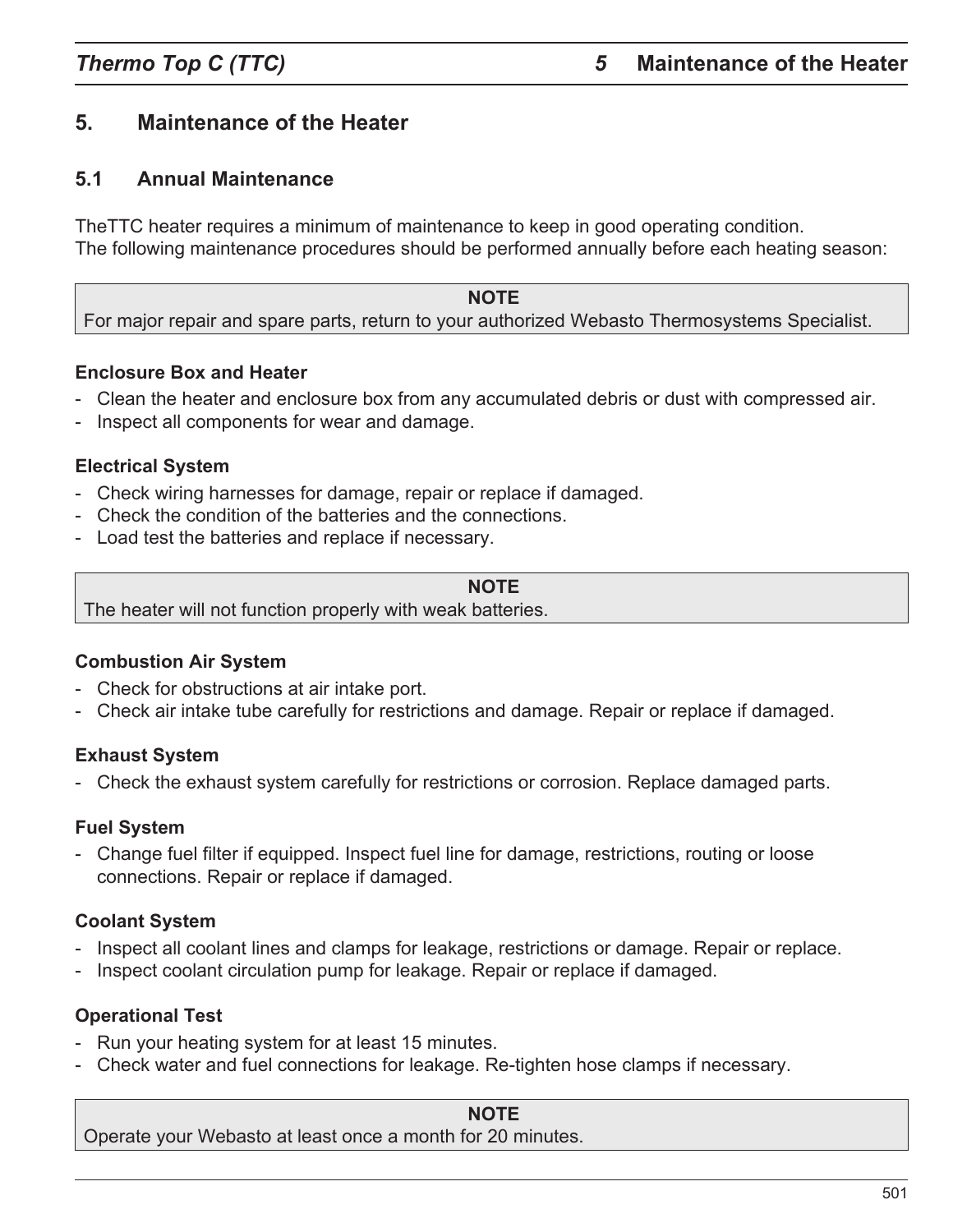### **Maintenance of the Heater**  $5\phantom{a}$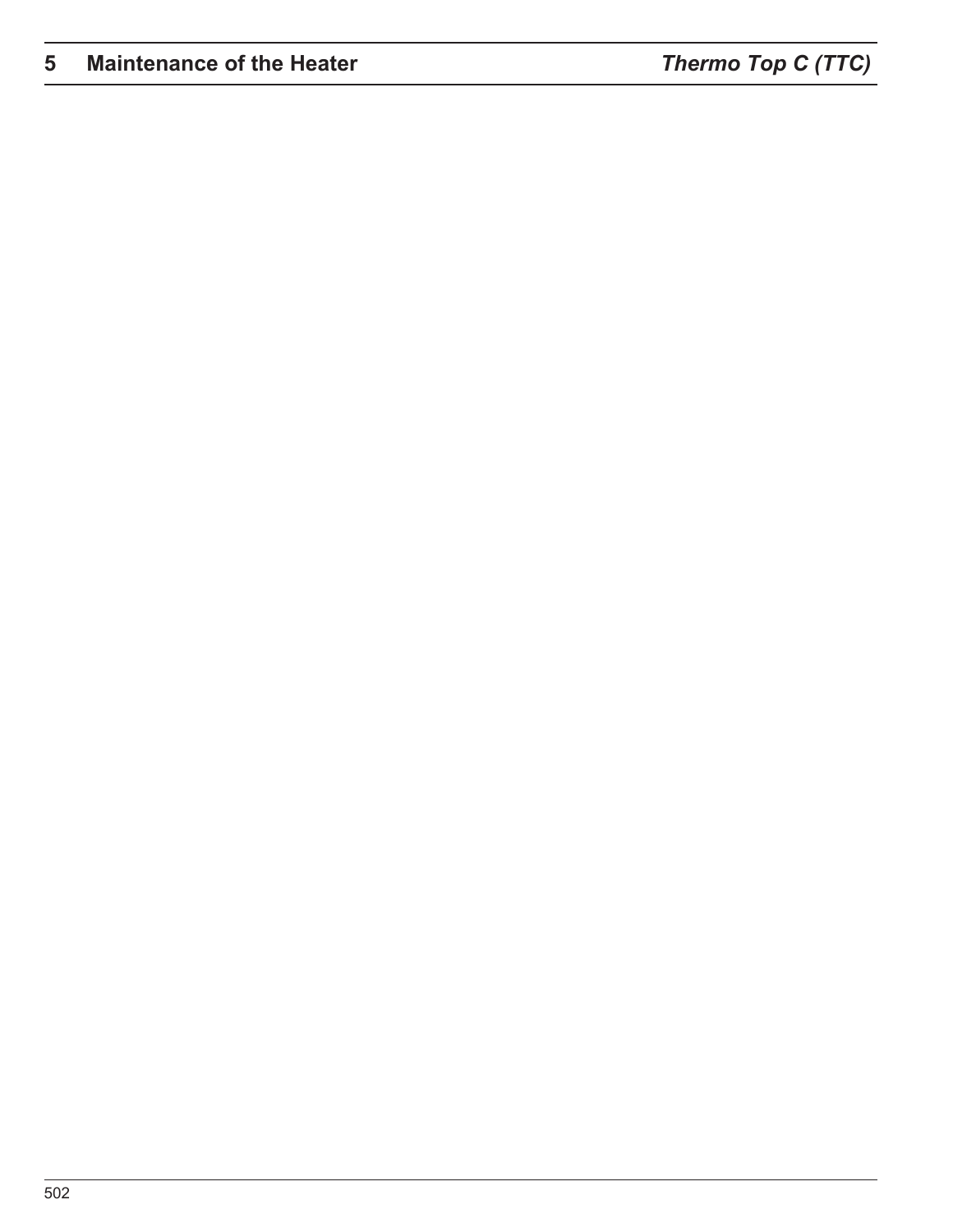# **6. Basic Troubleshooting**

# **6.1 General Information**

This section describes troubleshooting procedures for the TTC coolant heater. Troubleshooting is normally limited to the isolation of defective components.

### **CAUTION**

Troubleshooting requires profound knowledge about structure and theory of operation of the heater components and may only be performed by skilled personnel.

### **Before troubleshooting, check for and eliminate these defects:**

- blown fuses
- fuel supply (plugged fuel filter)
- corrosion on battery terminals, electrical wiring, connections and fuses
- loose contact on connectors
- wrong crimping on connectors

### **NOTE**

After any correction of a defect a functional test has to be performed in the vehicle.

# **6.2 General Failure Symptoms**

| <b>Failure Symptom</b>                          | <b>Probable Cause</b>                                  | <b>Remedy</b>                                                                                                                                                                                        |
|-------------------------------------------------|--------------------------------------------------------|------------------------------------------------------------------------------------------------------------------------------------------------------------------------------------------------------|
| Coolant heater<br>switches off<br>automatically | No combustion after start<br>or automatic repeat start | Switch off heater momentarily and switch on once again                                                                                                                                               |
| (Fault lockout)                                 | Flame extinguishes during<br>operation                 | Switch off heater momentarily and switch on once again                                                                                                                                               |
|                                                 | Heater overheats                                       | Check coolant lines for obstructions, closed valves and kinks.<br>Check coolant level. Allow heater to cool down, reset over heat<br>limiter, switch off heater momentarily and switch on once again |
|                                                 | Vehicle electrical system<br>voltage too low           | Charge battery<br>Switch off heater momentarily and switch on once again                                                                                                                             |
| Heater expels black<br>fumes from exhaust       | Combustion air and/or<br>exhaust ducting blocked       | Check combustion and exhaust ducting for obstructions                                                                                                                                                |

The following table lists possible failure symptoms.

Table 601: General Failure Symptoms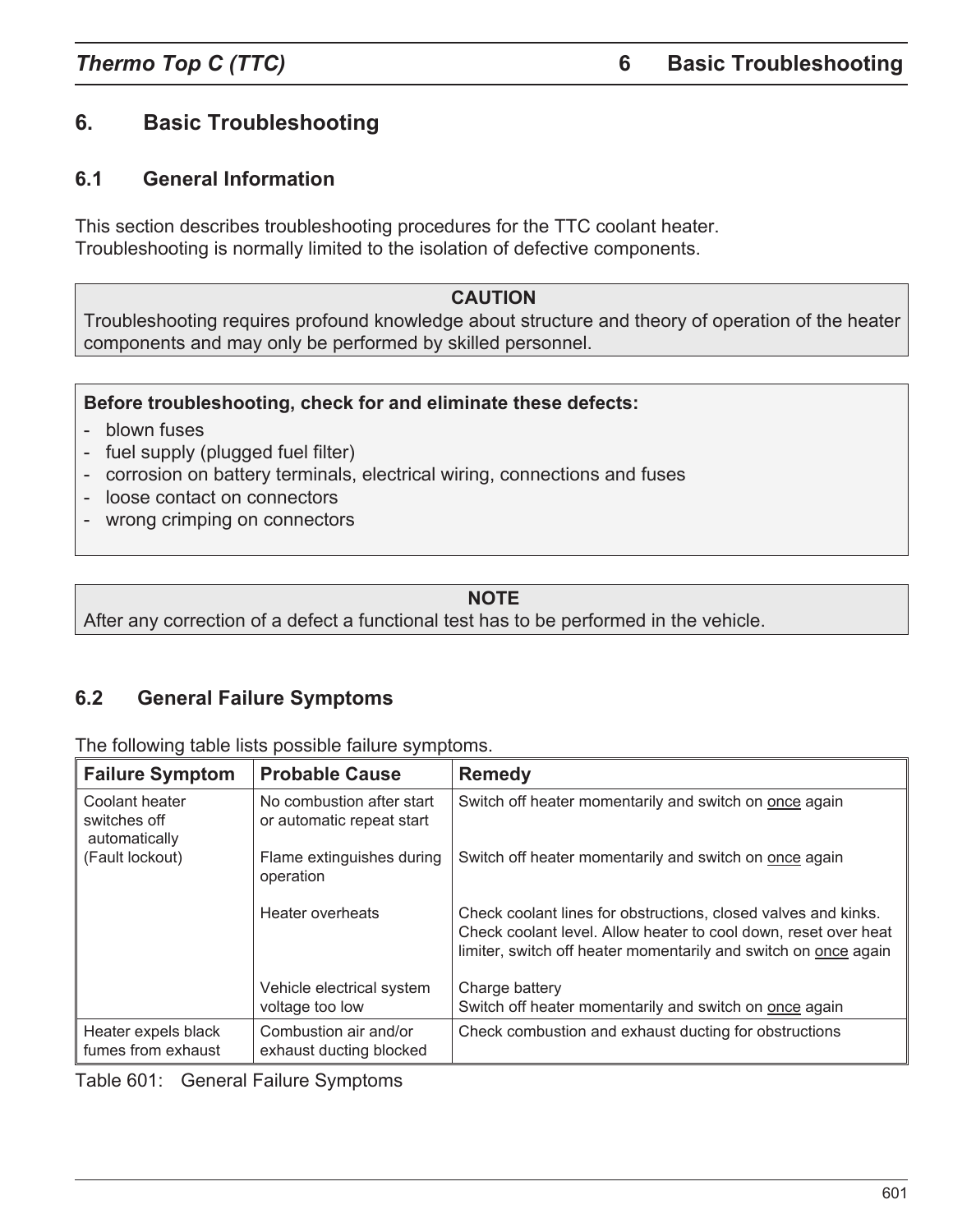# **6 Basic Troubleshooting** *Thermo Top C (TTC)*

## **6.3 Heater Lockout Reset Procedure**

The TTC is designed with a lockout safety feature built in to the control unit. After 3 consecutive unsuccessful startup attempts, the heater will lock itself out from any further start attempts. The heater may also enter the lockout mode after experiencing an overheat condition.

The following procedure will clear the lockout mode and reset the heater for normal operation:

- 1. Remove fuse F1 (15 Amp), refer to wiring diagram figure 411 for identification. Wait 10 seconds before reinserting. This is done to prepare the control unit for resetting.
- 2. Wait a further 10 seconds after reinserting fuse F1. Now turn the heater on using the On/Off switch or the fiinstan onf button of the optional timer.
- 3. Wait 10 seconds after turning the heater on and remove fuse F1 again.
- 4. Wait a further 30 seconds and then turn the heater off at the switch or optional timer.
- 5. Reinsert fuse F1 after waiting 3 to 10 seconds of shutting off the heater.
- 6. Wait a further 10 seconds and turn the heater back on again.

The lockout mode should now be canceled and the heater operating normally.

# **6.4 PC Diagnostics Kit**

### **CAUTION**

Diagnostics equipment is intended for use by Webasto trained personnel at authorized Webasto Distributor, Dealer and End User service facilities.

It is possible to read and remove (reset) stored fault codes from the TTC memory. This is achieved through the use of a diagnostic interface kit connected to the TTC and an IBM compatible computer having the necessary software installed.

The PC Diagnostic Interface Kit comes complete with connecting hardware, software and instructions. Also available are several interface connectors for use with Webasto heaters equipped with internal diagnostics capabilities such as theTTC.

Order PC Diagnostics Kit under part number 9009064C.

Kit does not include required adapter, please order adapter under part number 92566B.

In addition to working with stored fault codes, the PC Diagnostics Kit allows you to do several other functions such as reading values while the heater is in operation or testing individual components. Printing out of fault codes is also available (User supplied printer required).

For further capabilities and instructions for use with the TTC heater, see instruction manual supplied with the PC Diagnostics Kit.